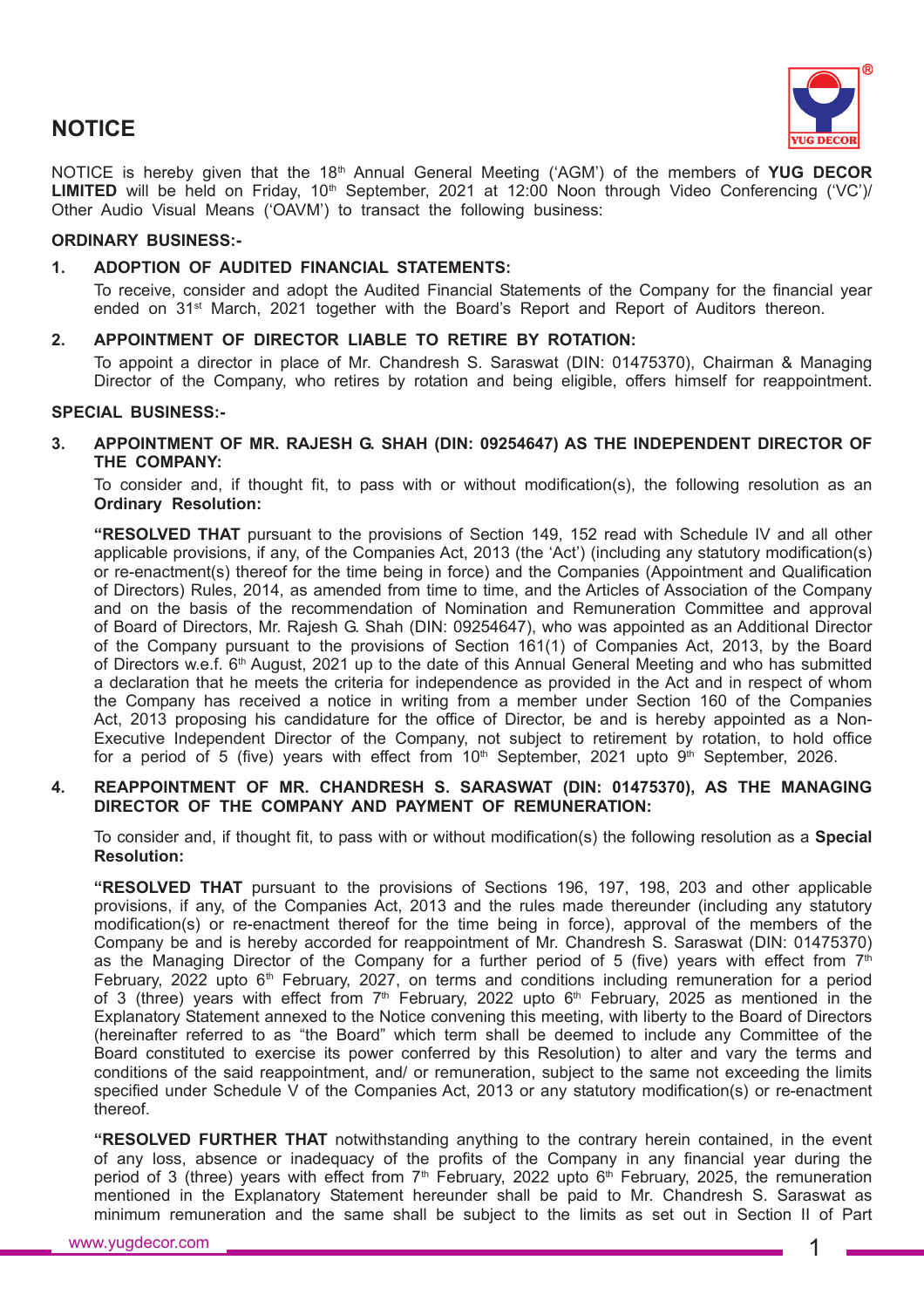II of Schedule V of the Companies Act, 2013 (including any statutory modification(s) or re-enactment thereof, for the time being in force)."

**"RESOLVED FURTHER THAT** the Board of Directors/ Company Secretary of the Company be and are hereby authorized to do all such acts, deeds and things and execute all such documents, instruments and writings as may be required and to delegate all or any of its powers herein conferred to any committee of board to give effect to the aforesaid resolution."

### **5. REAPPOINTMENT OF MS. ANKITA SARASWAT (DIN: 05342198), AS THE WHOLE TIME DIRECTOR OF THE COMPANY AND PAYMENT OF REMUNERATION:**

To consider and, if thought fit, to pass with or without modification(s) the following resolution as a **Special Resolution:**

**"RESOLVED THAT** pursuant to the provisions of Sections 196, 197, 198, 203 and other applicable provisions, if any, of the Companies Act, 2013 and the rules made thereunder (including any statutory modification(s) or re-enactment thereof for the time being in force), approval of the members of the Company be and is hereby accorded for reappointment of Ms. Ankita Saraswat (DIN: 05342198) as the Whole time Director of the Company for a further period of 5 (five) years with effect from  $7<sup>th</sup>$  February, 2022 upto 6th February, 2027, on terms and conditions including remuneration for a period of 3 (three) years with effect from  $7<sup>th</sup>$  February, 2022 upto 6<sup>th</sup> February, 2025 as mentioned in the Explanatory Statement annexed to the Notice convening this meeting, with liberty to the Board of Directors (hereinafter referred to as "the Board" which term shall be deemed to include any Committee of the Board constituted to exercise its power conferred by this Resolution) to alter and vary the terms and conditions of the said reappointment, and/ or remuneration, subject to the same not exceeding the limits specified under Schedule V of the Companies Act, 2013 or any statutory modification(s) or re-enactment thereof.

**"RESOLVED FURTHER THAT** notwithstanding anything to the contrary herein contained, in the event of any loss, absence or inadequacy of the profits of the Company in any financial year during the period of 3 (three) years with effect from  $7<sup>th</sup>$  February, 2022 upto 6<sup>th</sup> February, 2025, the remuneration mentioned in the Explanatory Statement hereunder shall be paid to Ms. Ankita Saraswat as minimum remuneration and the same shall be subject to the limits as set out in Section II of Part II of Schedule V of the Companies Act, 2013 (including any statutory modification(s) or re-enactment thereof, for the time being in force)."

**"RESOLVED FURTHER THAT** the Board of Directors/ Company Secretary of the Company be and are hereby authorized to do all such acts, deeds and things and execute all such documents, instruments and writings as may be required and to delegate all or any of its powers herein conferred to any committee of board to give effect to the aforesaid resolution."

### **6. REAPPOINTMENT OF MR. ABHAY RAMESHCHANDRA SHRIVASTAVA (DIN: 07719944) AS AN INDEPENDENT DIRECTOR OF THE COMPANY:**

To consider and, if thought fit, to pass with or without modification(s), the following resolution as **Special Resolution:**

**"RESOLVED THAT** pursuant to the provisions of Sections 149, 152 and any other applicable provisions, if any, of the Companies Act, 2013 ("the Act") read with Schedule IV of the Act (including any statutory modification(s) or re-enactment thereof, for the time being in force) and the Companies (Appointment and Qualification of Directors) Rules, 2014, as amended from time to time, and in accordance with the recommendation of Nomination and Remuneration Committee and as approved by the Board of Directors, Mr. Abhay Rameshchandra Shrivastava (DIN: 07719944), Non-Executive Independent Director of the Company who has submitted a declaration that he meets the criteria for independence as provided in Section 149(6) of the Act and also provided his consent as prescribed under the provisions of the Companies Act, 2013 and in respect of whom the Company has received a notice in writing under Section 160(1) of the Act from a Member, signifying his intention to propose Mr. Abhay Rameshchandra Shrivastava' s candidature for the office of Director, who is eligible for reappointment, be and is hereby reappointed as an Non-Executive Independent Director of the Company to hold office for a second term of 5 (Five) years with effect from  $7<sup>th</sup>$  February, 2022 upto  $6<sup>th</sup>$  February, 2027 and whose office shall not be liable to retire by rotation."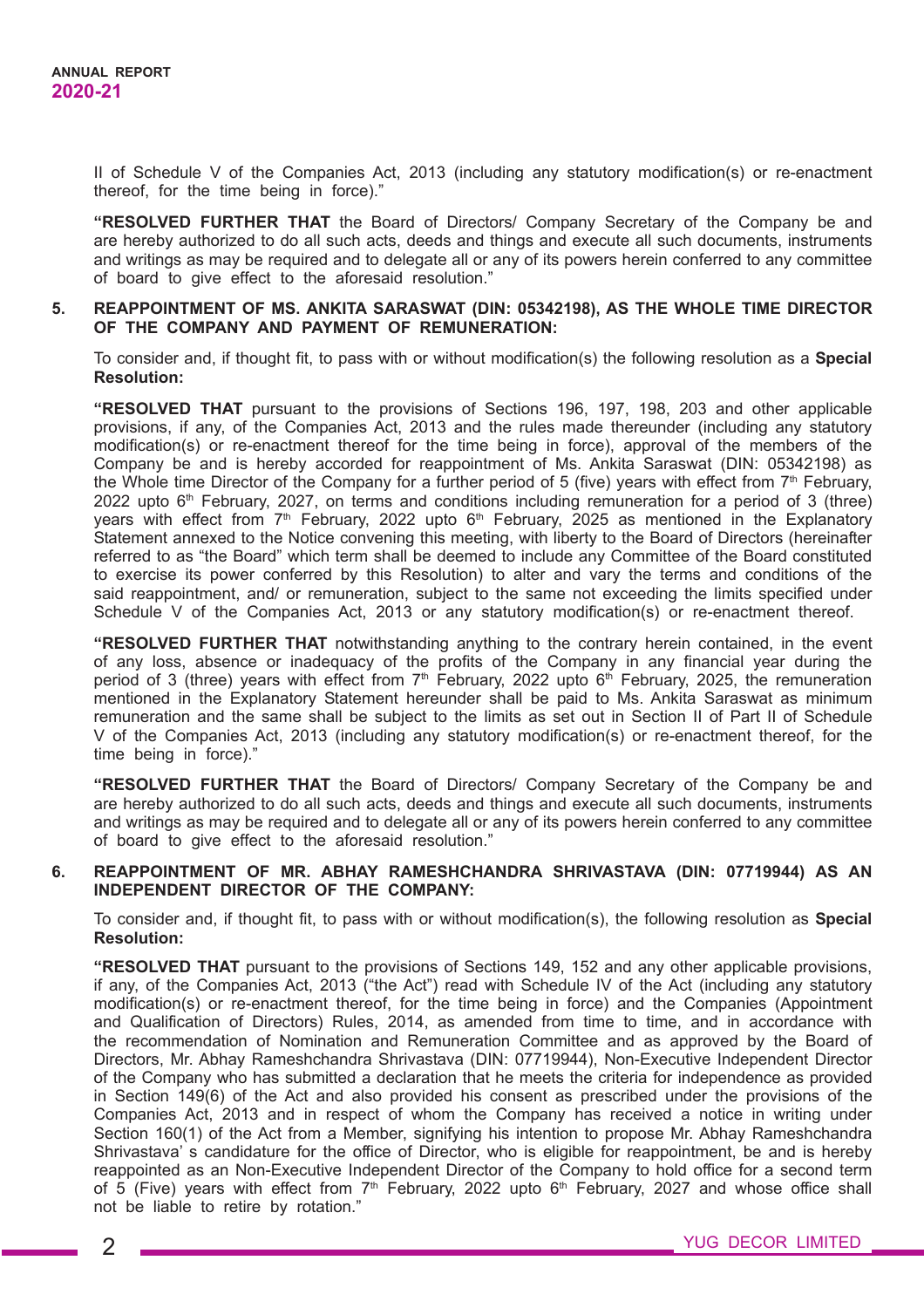

**"RESOLVED FURTHER THAT** pursuant to the provisions of sections 149, 197 and other applicable provisions of the Companies Act, 2013 and the rules made thereunder (including any statutory modification(s) or re-enactment thereof for the time being in force), Mr. Abhay Rameshchandra Shrivastava be paid such fees as the Board may approve from time to time and subject to such limits, prescribed or as may be prescribed by the Company from time to time."

**"RESOLVED FURTHER THAT** the Board of Directors of the Company (including its committee thereof) and / or Company Secretary of the Company, be and are hereby authorized to do all such acts, deeds, matters and things as may be considered necessary, desirable or expedient to give effect to this resolution."

**Date: 6<sup>th</sup> August, 2021 By Order of the Board of Directors Registered Office: For, YUG DECOR LIMITED 709-714, Sakar- V, B/h Natraj Cinema, Ashram Road, Ahmedabad– 380 009, Gujarat, India. Chandresh S. Saraswat**

**Chairman & Managing Director DIN: 01475370**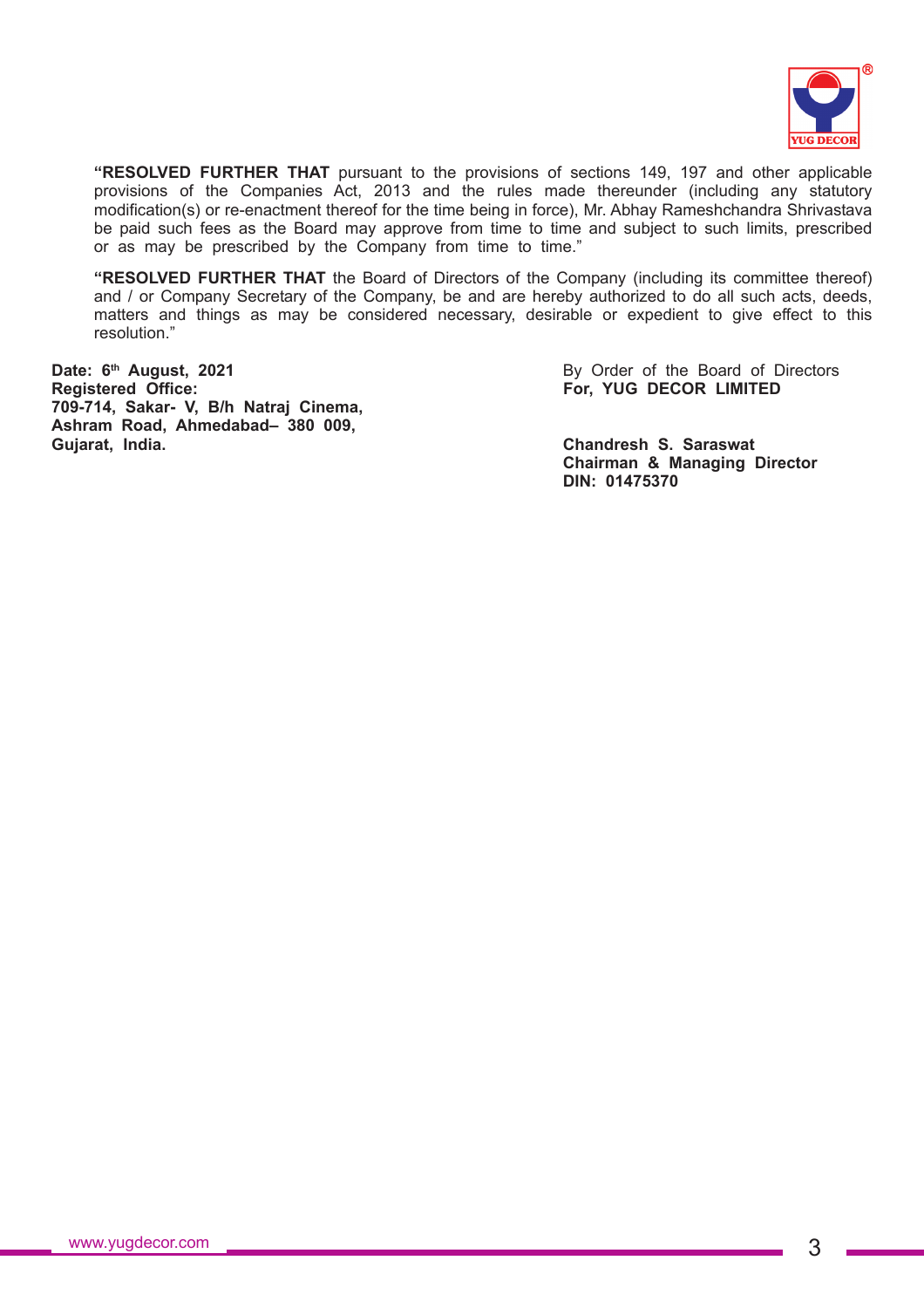## **NOTES:**

- 1. In view of the continuing COVID-19 global pandemic and restrictions imposed on the movement of people, the Ministry of Corporate Affairs ("MCA") vide its General Circular No. 14/2020 dated April 8, 2020, General Circular No. 17/2020 dated April 13, 2020, General Circular No.20/2020 dated May 5, 2020, General Circular No. 02/2021 dated January 13, 2021 ("MCA Circulars") and Securities and Exchange Board of India ("SEBI") vide its Circular no. SEBI/HO/CFD/CMD1/CIR/P/2020/79 dated May 12, 2020 and Circular No. SEBI/HO/CFD/CMD2/CIR/P/2021/11 dated January 15, 2021 ("SEBI Circulars") has permitted the holding of the Annual General Meeting ("AGM") through Video Conference/ Other Audio Visual Means, without mandating the physical presence of the Members at a common venue. The deemed venue for the 18<sup>th</sup> AGM shall be the Registered Office of the Company.
- 2. Pursuant to the provisions of Section 108 of the Companies Act, 2013 read with Rule 20 of the Companies (Management and Administration) Rules, 2014 (as amended) and Regulation 44 of SEBI (Listing Obligations & Disclosure Requirements) Regulations, 2015 (as amended), MCA Circulars and SEBI Circulars, the Company is providing facility of remote e-voting to its Members in respect of the businesses to be transacted at the AGM. For this purpose, the Company has entered into an agreement with Central Depository Services (India) Limited (CDSL) for facilitating voting through electronic means, as the authorized e-Voting's agency. The facility of casting votes by a member using remote e-voting as well as the e-voting system on the date of the AGM will be provided by CDSL.
- 3. Pursuant to MCA Circulars, the facility to appoint proxy to attend and cast vote for the members is not available for this AGM. However, in pursuance of Section 112 and Section 113 of the Companies Act, 2013, representatives of the Members can attend the AGM through VC/ OAVM and cast their votes through e-voting. Hence Proxy Form and Attendance Slip are not annexed to this Notice.
- 4. Members of the Company under the category of Institutional Investors are encouraged to attend and vote at the AGM through VC. Corporate members intending to authorize their representatives to participate and vote at the meeting pursuant to Section 113 of the Companies Act, 2013 are requested to send a certified copy of the Board resolution/ authorization letter to the Company at cs@yugdecor.com or to the scrutinizers of the Company at mukeshpamnani23@gmail.com or upload on the VC portal/ evoting portal.
- 5. Participation of Members through VC/ OAVM will be reckoned for the purpose of quorum for the AGM as per Section 103 of the Companies Act, 2013 ('the Act').
- 6. In compliance with the aforesaid MCA Circulars and SEBI Circular, Notice calling the AGM along with the Annual Report 2020-21 is being sent only through electronic mode to those Members whose email addresses are registered with the Company/ Depositories. Members may note that the Notice calling AGM along with the explanatory statement and Annual Report 2020-21 will be available on the website of the Company at **www.yugdecor.com**, websites of the Stock Exchange i.e. BSE Limited at **www.bseindia.com** and on the website of Central Depository Services (India) Limited (CDSL) i.e. **www.evotingindia.com** (the Authorised agency for providing remote e-voting facility and e-voting system during AGM.).
- 7. The Explanatory Statement pursuant to Section 102 of the Companies Act, 2013, in respect of the special businesses under Item No. 3, 4, 5 & 6 of the Notice and the relevant details of the Directors seeking appointment/ reappointment as set out under Item No. 3, 4, 5 & 6 as required under Regulation  $36(3)$ of the SEBI (Listing Obligations and Disclosure Requirements) Requirements, 2015 and under Secretarial Standards-2 (SS-2) on General Meetings issued by the Institute of Company Secretaries of India are annexed hereto.
- 8. In terms of the provisions of Section 152 of the Companies Act, 2013, Mr. Chandresh S. Saraswat (DIN: 01475370), Chairman & Managing Director of the Company retires by rotation at ensuing Annual General Meeting and being eligible, offers himself for re-appointment.
- 9. The requirement to place the matter relating to the appointment of Auditors for ratification by Members at every Annual General Meeting has been done away with vide notification no. GSR 432(E) dated 7<sup>th</sup> May, 2018 issued by the Ministry of Corporate Affairs. Accordingly, no resolution is proposed for ratification of appointment of Auditors, who were appointed from the conclusion of the 16<sup>th</sup> Annual General Meeting, held on 20<sup>th</sup> September, 2019.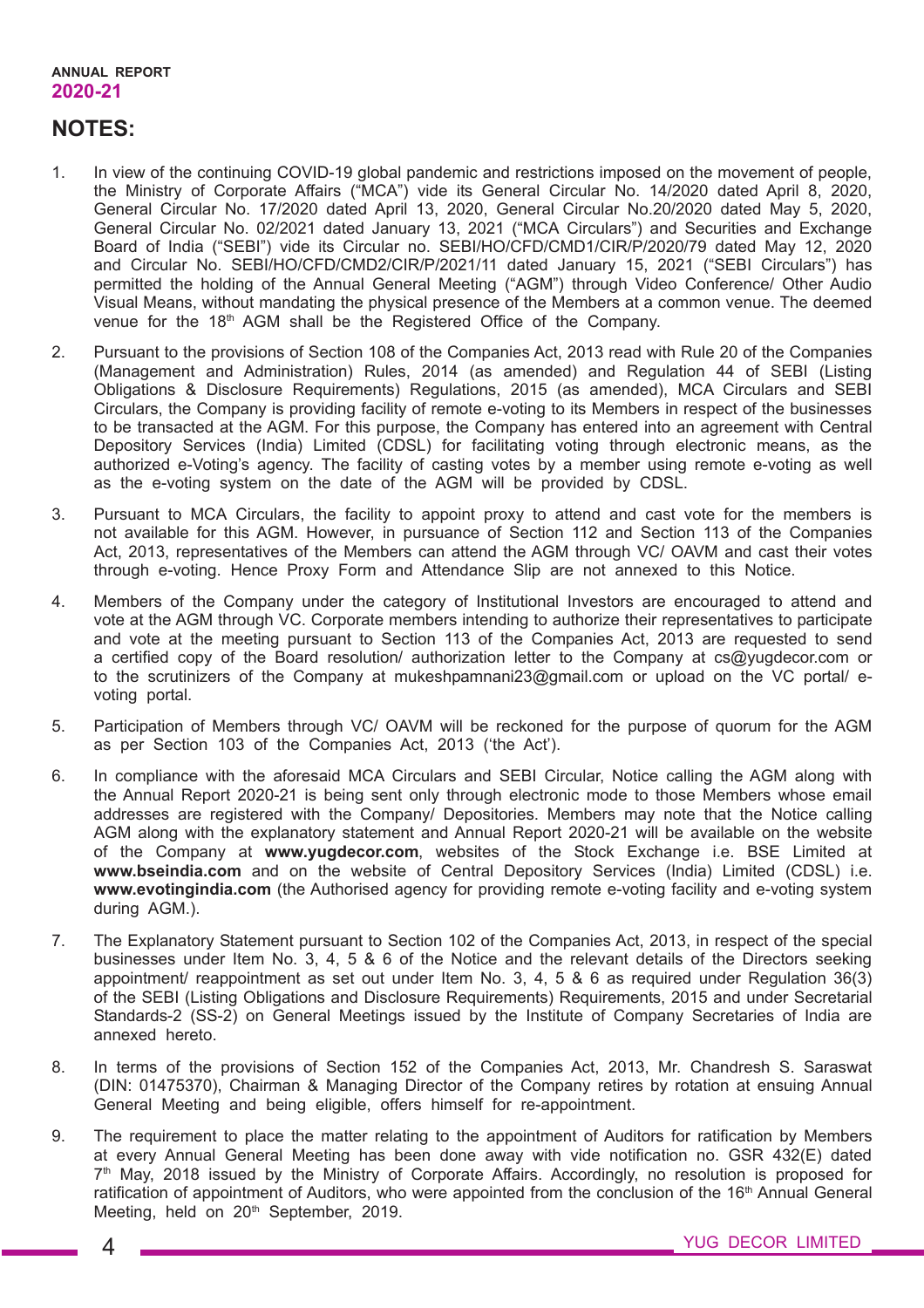

- 10. The Register of Members and Share Transfer Books of the Company shall remain closed from **Saturday,** 4<sup>th</sup> September, 2021 to Friday, 10<sup>th</sup> September, 2021 (both days inclusive) for the purpose of 18<sup>th</sup> AGM.
- 11. The Company, for the first time, had declared Final Dividend of  $\bar{\tau}$  1.40/- per equity share of  $\bar{\tau}$  10/ - each for the financial year ended  $31<sup>st</sup>$  March, 2020, at the 17<sup>th</sup> AGM held on Friday, 11<sup>th</sup> September, 2020. The full dividend amount was paid to the shareholders whose name appeared in the records of National Securities Depository Ltd. (NSDL) and Central Depository Services (India) Ltd. (CDSL) as beneficial owners as on the record date. Hence, no amount remaining unclaimed/ unpaid was required to be transferred to the 'Unpaid Dividend' account/ Investor Education & Protection Fund (IEPF) established by the Government.
- 12. The Securities and Exchange Board of India (SEBI) has mandated the submission of Permanent Account Number (PAN) by every participant in securities market. Members holding shares in electronic form are, therefore, requested to submit their PAN to their Depository Participants with whom they are maintaining their Demat accounts.
- 13. Members holding shares in Demat form are requested to notify any changes in their Addresses with their Depository Participants.
- 14. To support the 'Green Initiative' Members who have not yet registered their mail addresses are requested to register the same with their Depository Participants.
- 15. All documents referred to in the accompanying notice and explanatory statement will be kept open for inspection at the Registered Office of Company on all working days during business hours prior to date of Annual General Meeting.
- 16. In case of Joint holders attending the Meeting, only such joint holder who is higher in the order of names will be entitled to vote at the meeting.
- 17. Non-Resident Indian Members are requested to inform Registrar and Transfer Agent, immediately of:
	- i. Change in their residential status on return to India for permanent settlement.
	- ii. Particulars of their bank account maintained in India with complete name, branch, account type, account number and address of the bank with pin code number, if not furnished earlier.
- 18. Since the AGM will be held through VC/ OAVM, the Route Map of the AGM venue is not annexed to this Notice.

## **THE INTRUCTIONS OF SHAREHOLDERS FOR REMOTE E-VOTING AND E-VOTING DURING AGM AND JOINING MEETING THROUGH VC/ OAVM ARE AS UNDER:**

- (i) The voting period begins on **Tuesday, 7th September, 2021 at 9:00 A.M.** and ends on **Thursday, 9th September, 2021 at 5:00 P.M.** During this period shareholders of the Company, holding shares as on the cut-off date (record date) of **Friday, 3rd September, 2021** may cast their vote electronically. The e-voting module shall be disabled by CDSL for voting thereafter.
- (ii) Shareholders who have already voted prior to the meeting date would not be entitled to vote at the meeting venue.

Once the vote on a resolution is cast by the member, he/ she shall not be allowed to change it subsequently or cast the vote again.

(iii) Pursuant to SEBI Circular No. **SEBI/HO/CFD/CMD/CIR/P/2020/242 dated 09.12.2020**, under Regulation 44 of Securities and Exchange Board of India (Listing Obligations and Disclosure Requirements) Regulations, 2015, listed entities are required to provide remote e-voting facility to its shareholders, in respect of all shareholders' resolutions. However, it has been observed that the participation by the public non-institutional shareholders/ retail shareholders is at a negligible level.

Currently, there are multiple e-voting service providers (ESPs) providing e-voting facility to listed entities in India. This necessitates registration on various ESPs and maintenance of multiple user IDs and passwords by the shareholders.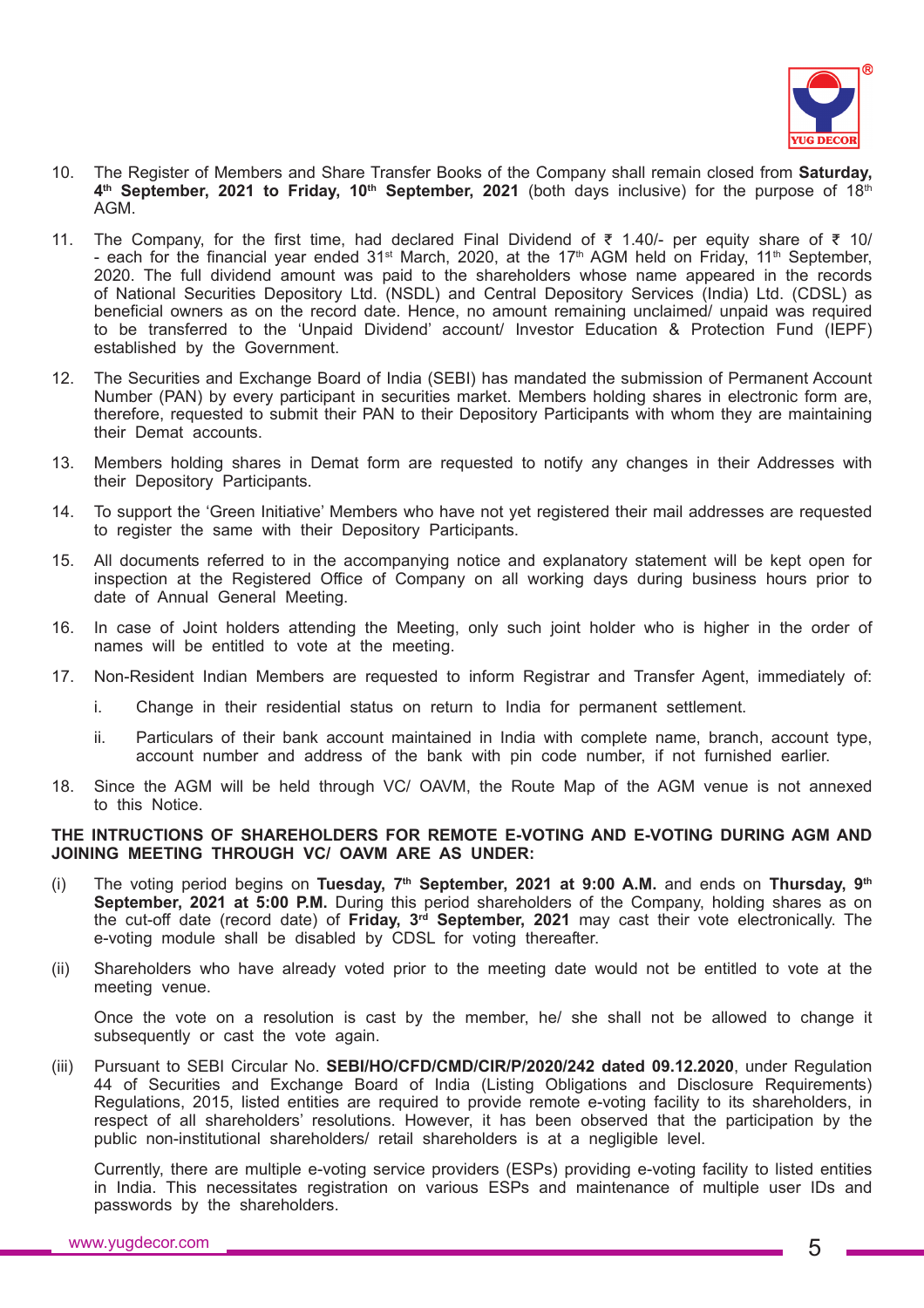In order to increase the efficiency of the voting process, pursuant to a public consultation, it has been decided to enable e-voting to all the demat account holders, by way of a single login credential, through their demat accounts/ websites of Depositories/ Depository Participants. Demat account holders would be able to cast their vote without having to register again with the ESPs, thereby, not only facilitating seamless authentication but also enhancing ease and convenience of participating in e-voting process.

(iv) In terms of SEBI circular no. SEBI/HO/CFD/CMD/CIR/P/2020/242 dated December 9, 2020 on e-Voting facility provided by Listed Companies, Individual shareholders holding securities in demat mode are allowed to vote through their demat account maintained with Depositories and Depository Participants. Shareholders are advised to update their mobile number and email Id in their demat accounts in order to access e-Voting facility.

### **Pursuant to above said SEBI Circular, Login method for e-Voting and joining virtual meetings for Individual shareholders holding securities in Demat mode is given below:**

| Type of shareholders                                                            | Login Method                                                                                                                                                                                                                                                                                                                                                                                                                                                                                                                                                                                                                                                                                                                                                                                                                                                                                                 |  |  |
|---------------------------------------------------------------------------------|--------------------------------------------------------------------------------------------------------------------------------------------------------------------------------------------------------------------------------------------------------------------------------------------------------------------------------------------------------------------------------------------------------------------------------------------------------------------------------------------------------------------------------------------------------------------------------------------------------------------------------------------------------------------------------------------------------------------------------------------------------------------------------------------------------------------------------------------------------------------------------------------------------------|--|--|
| <b>Individual Shareholders</b><br>holding securities in<br>Demat mode with CDSL | Users who have opted for CDSL Easi/ Easiest facility, can login through<br>1)<br>their existing user id and password. Option will be made available to reach<br>e-Voting page without any further authentication. The URL for users to<br>login to Easi/ Easiest are https://web.cdslindia.com/myeasi/home/login<br>or visit www.cdslindia.com and click on Login icon and select New<br>System Myeasi.                                                                                                                                                                                                                                                                                                                                                                                                                                                                                                      |  |  |
|                                                                                 | After successful login the Easi/ Easiest user will be able to see the e-<br>2)<br>Voting option for eligible companies where the evoting is in progress as<br>per the information provided by company. On clicking the evoting option,<br>the user will be able to see e-Voting page of the e-Voting service provider<br>for casting your vote during the remote e-Voting period or joining virtual<br>meeting & voting during the meeting. Additionally, there is also links<br>provided to access the system of all e-Voting Service Providers i.e. CDSL/<br>NSDL/ KARVY/ LINKINTIME, so that the user can visit the e-Voting service<br>providers' website directly.                                                                                                                                                                                                                                      |  |  |
|                                                                                 | If the user is not registered for Easi/ Easiest, option to register is available<br>3)<br>at https://web.cdslindia.com/myeasi/Registration/EasiRegistration                                                                                                                                                                                                                                                                                                                                                                                                                                                                                                                                                                                                                                                                                                                                                  |  |  |
|                                                                                 | Alternatively, the user can directly access e-Voting page by providing<br>4)<br>Demat Account Number and PAN No. from a e-Voting link available on<br>www.cdslindia.com home page. The system will authenticate the user<br>by sending OTP on registered Mobile & Email as recorded in the Demat<br>Account. After successful authentication, user will be able to see the e-<br>Voting option where the evoting is in progress and also able to directly<br>access the system of all e-Voting Service Providers.                                                                                                                                                                                                                                                                                                                                                                                            |  |  |
| <b>Individual Shareholders</b><br>holding securities in<br>demat mode with NSDL | If you are already registered for NSDL IDeAS facility, please visit the<br>1)<br>e-Services website of NSDL. Open web browser by typing the following<br>URL: https://eservices.nsdl.com either on a Personal Computer or on<br>a mobile. Once the home page of e-Services is launched, click on the<br>"Beneficial Owner" icon under "Login" which is available under 'IDeAS'<br>section. A new screen will open. You will have to enter your User ID<br>and Password. After successful authentication, you will be able to see<br>e-Voting services. Click on "Access to e-Voting" under e-Voting services<br>and you will be able to see e-Voting page. Click on company name or<br>e-Voting service provider name and you will be re-directed to e-Voting<br>service provider website for casting your vote during the remote e-Voting<br>period or joining virtual meeting & voting during the meeting. |  |  |
|                                                                                 | If the user is not registered for IDeAS e-Services, option to register is available<br>2)<br>at https://eservices.nsdl.com. Select "Register Online for IDeAS "Portal<br>or click at https://eservices.nsdl.com/SecureWeb/IdeasDirectReg.jsp                                                                                                                                                                                                                                                                                                                                                                                                                                                                                                                                                                                                                                                                 |  |  |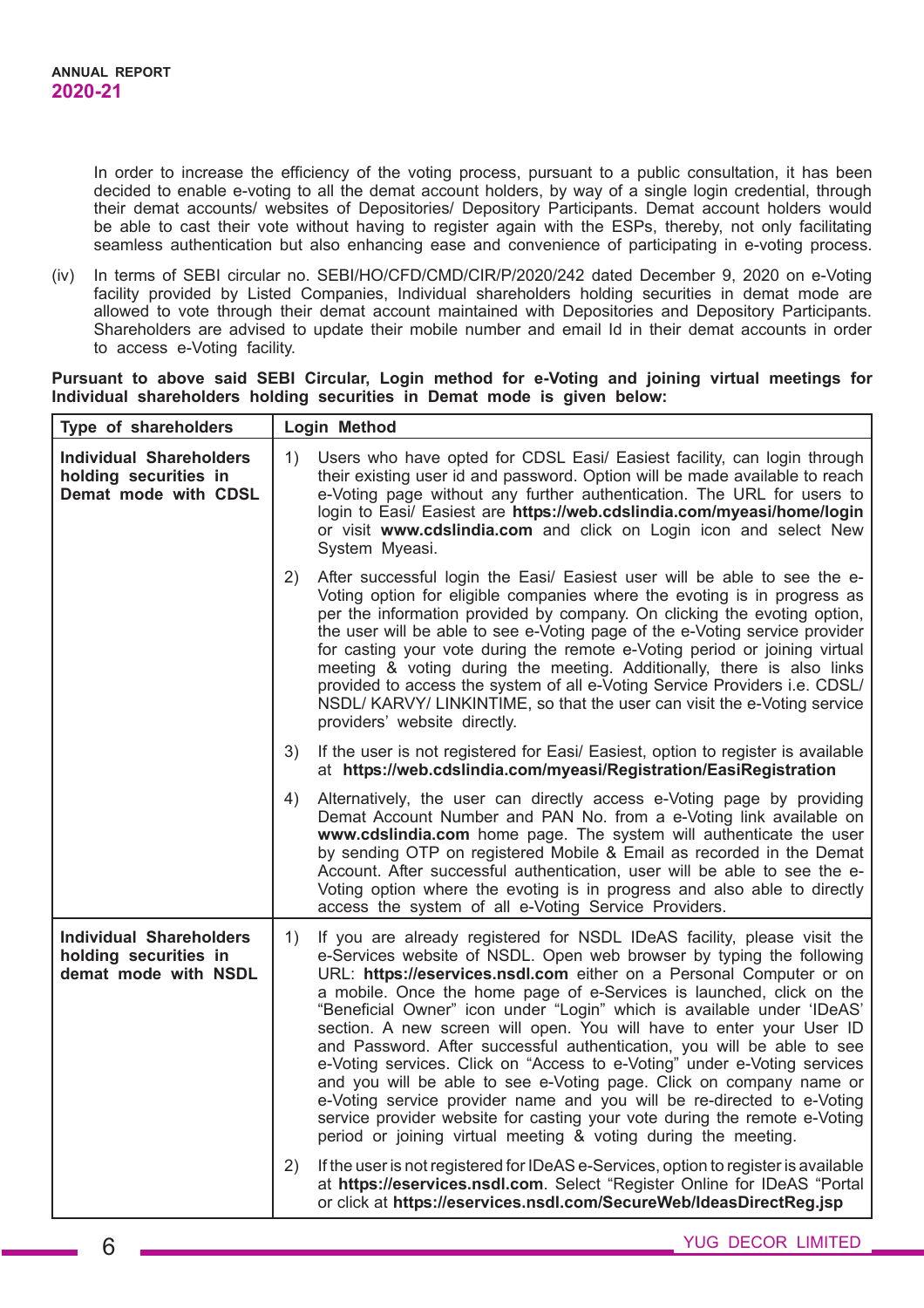

|                                                                                                                           | Visit the e-Voting website of NSDL. Open web browser by typing the<br>3)<br>following URL: https://www.evoting.nsdl.com/ either on a Personal<br>Computer or on a mobile. Once the home page of e-Voting system is<br>launched, click on the icon "Login" which is available under 'Shareholder/<br>Member' section. A new screen will open. You will have to enter your<br>User ID (i.e. your sixteen digit demat account number hold with NSDL),<br>Password/ OTP and a Verification Code as shown on the screen. After<br>successful authentication, you will be redirected to NSDL Depository site<br>wherein you can see e-Voting page. Click on company name or e-Voting<br>service provider name and you will be redirected to e-Voting service<br>provider website for casting your vote during the remote e-Voting period<br>or joining virtual meeting & voting during the meeting |
|---------------------------------------------------------------------------------------------------------------------------|----------------------------------------------------------------------------------------------------------------------------------------------------------------------------------------------------------------------------------------------------------------------------------------------------------------------------------------------------------------------------------------------------------------------------------------------------------------------------------------------------------------------------------------------------------------------------------------------------------------------------------------------------------------------------------------------------------------------------------------------------------------------------------------------------------------------------------------------------------------------------------------------|
| Individual Shareholders<br>(holding securities in<br>demat mode) login<br>through their Depository<br><b>Participants</b> | You can also login using the login credentials of your demat account<br>through your Depository Participant registered with NSDL/ CDSL for e-<br>Voting facility. After Successful login, you will be able to see e-Voting<br>option. Once you click on e-Voting option, you will be redirected to NSDL/<br>CDSL Depository site after successful authentication, wherein you can<br>see e-Voting feature. Click on company name or e-Voting service provider<br>name and you will be redirected to e-Voting service provider website for<br>casting your vote during the remote e-Voting period or joining virtual<br>meeting & voting during the meeting.                                                                                                                                                                                                                                  |

**Important note:** Members who are unable to retrieve User ID/ Password are advised to use Forget User ID and Forget Password option available at abovementioned website.

**Helpdesk for Individual Shareholders holding securities in demat mode for any technical issues related to login through Depository i.e. CDSL and NSDL**

| Login type                     | <b>Helpdesk details</b>                                                     |
|--------------------------------|-----------------------------------------------------------------------------|
| <b>Individual Shareholders</b> | Members facing any technical issue in login can contact CDSL helpdesk by    |
| holding securities in          | sending a request at helpdesk.evoting@cdslindia.com or contact at 022-      |
| Demat mode with CDSL           | 23058738 and 22-23058542-43.                                                |
| Individual Shareholders        | Members facing any technical issue in login can contact NSDL helpdesk by    |
| holding securities in          | sending a request at evoting@nsdl.co.in or call at toll free no.: 1800 1020 |
| Demat mode with NSDL           | 990 and 1800 22 44 30                                                       |

- (v) Login method for e-Voting and joining virtual meeting for **shareholders other than individual shareholders holding in Demat form & physical shareholders.**
	- 1) The shareholders should log on to the e-voting website www.evotingindia.com.
	- 2) Click on "Shareholders" module.
	- 3) Now enter your User ID
		- a. For CDSL: 16 digits beneficiary ID,
		- b. For NSDL: 8 Character DP ID followed by 8 Digits Client ID,
		- c. Shareholders holding shares in Physical Form should enter Folio Number registered with the Company.
	- 4) Next enter the Image Verification as displayed and Click on Login.
	- 5) If you are holding shares in demat form and had logged on to www.evotingindia.com and voted on an earlier e-voting of any company, then your existing password is to be used.
	- 6) If you are a first-time user follow the steps given below: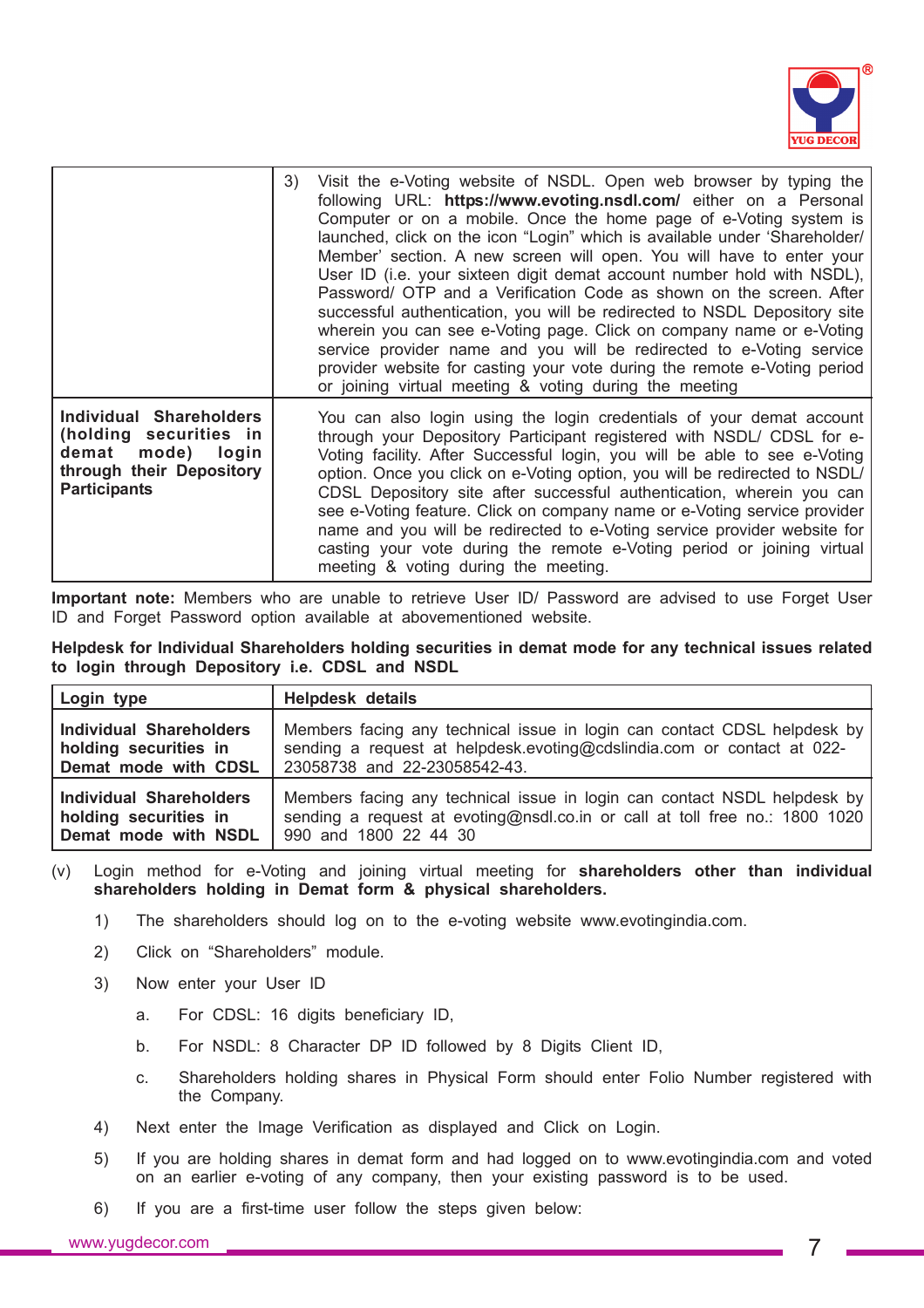### **For Shareholders holding shares in Demat Form other than individual and Physical Form**

| <b>PAN</b>                                            | Enter your 10 digit alpha-numeric *PAN issued by Income Tax Department<br>(Applicable for both demat shareholders as well as physical shareholders)<br>Shareholders who have not updated their PAN with the Company/ Depository                                                                                                                            |
|-------------------------------------------------------|------------------------------------------------------------------------------------------------------------------------------------------------------------------------------------------------------------------------------------------------------------------------------------------------------------------------------------------------------------|
|                                                       | Participant are requested to use the sequence number sent by Company/<br>RTA or contact Company/ RTA.                                                                                                                                                                                                                                                      |
| Dividend Bank<br>Details OR<br>Date of Birth<br>(DOB) | Enter the Dividend Bank Details or Date of Birth (in dd/mm/yyyy format) as<br>recorded in your demat account or in the company records in order to login.<br>If both the details are not recorded with the depository or company, please<br>٠<br>enter the member id / folio number in the Dividend Bank details field as<br>mentioned in instruction (v). |

- (vi) After entering these details appropriately, click on "SUBMIT" tab.
- (vii) Shareholders holding shares in physical form will then directly reach the Company selection screen. However, shareholders holding shares in demat form will now reach 'Password Creation' menu wherein they are required to mandatorily enter their login password in the new password field. Kindly note that this password is to be also used by the demat holders for voting for resolutions of any other company on which they are eligible to vote, provided that company opts for e-voting through CDSL platform. It is strongly recommended not to share your password with any other person and take utmost care to keep your password confidential.
- (viii) For shareholders holding shares in physical form, the details can be used only for e-voting on the resolutions contained in this Notice.
- (ix) Click on the EVSN for the relevant <Yug Decor Limited> on which you choose to vote.
- (x) On the voting page, you will see "RESOLUTION DESCRIPTION" and against the same the option "YES/ NO" for voting. Select the option YES or NO as desired. The option YES implies that you assent to the Resolution and option NO implies that you dissent to the Resolution.
- (xi) Click on the "RESOLUTIONS FILE LINK" if you wish to view the entire Resolution details.
- (xii) After selecting the resolution, you have decided to vote on, click on "SUBMIT". A confirmation box will be displayed. If you wish to confirm your vote, click on "OK", else to change your vote, click on "CANCEL" and accordingly modify your vote.
- (xiii) Once you "CONFIRM" your vote on the resolution, you will not be allowed to modify your vote.
- (xiv) You can also take a print of the votes cast by clicking on "Click here to print" option on the Voting page.
- (xv) If a demat account holder has forgotten the login password then Enter the User ID and the image verification code and click on Forgot Password & enter the details as prompted by the system.
- (xvi) Facility for Non Individual Shareholders and Custodians –Remote Voting
	- Non-Individual shareholders (i.e. other than Individuals, HUF, NRI etc.) and Custodians are required to log on to **www.evotingindia.com** and register themselves in the "Corporates" module.
	- A scanned copy of the Registration Form bearing the stamp and sign of the entity should be emailed to **helpdesk.evoting@cdslindia.com**.
	- After receiving the login details a Compliance User should be created using the admin login and password. The Compliance User would be able to link the account(s) for which they wish to vote on.
	- The list of accounts linked in the login should be mailed to helpdesk.evoting@cdslindia.com and on approval of the accounts they would be able to cast their vote.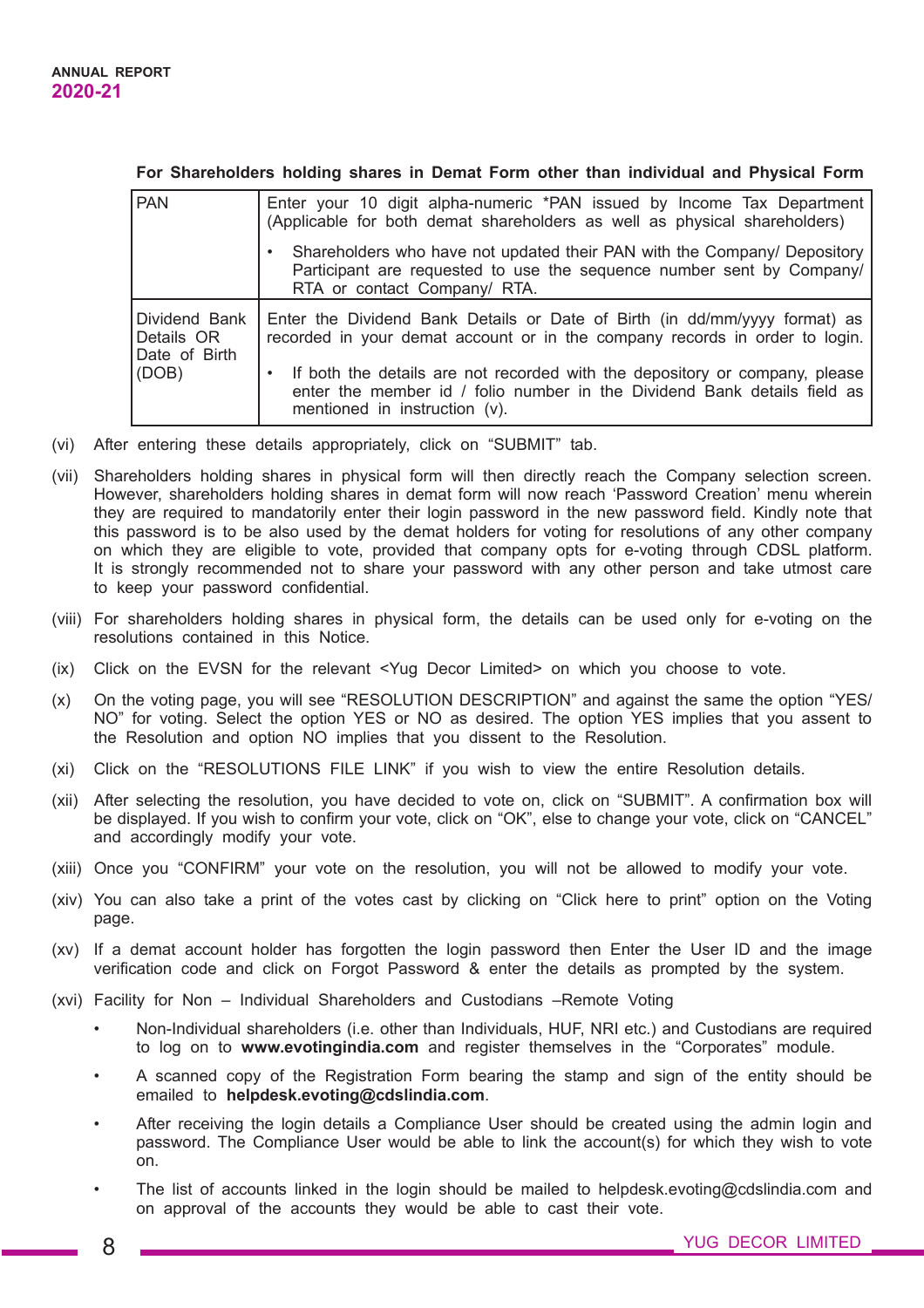

- A scanned copy of the Board Resolution and Power of Attorney (POA) which they have issued in favour of the Custodian, if any, should be uploaded in PDF format in the system for the scrutinizer to verify the same.
- Alternatively Non Individual shareholders are required to send the relevant Board Resolution/ Authority letter etc. together with attested specimen signature of the duly authorized signatory who are authorized to vote, to the Scrutinizer at the email address at **mukeshpamnani23@gmail.com** and to the Company at the email address viz. **cs@yugdecor.com**, if they have voted from individual tab & not uploaded same in the CDSL e-voting system for the scrutinizer to verify the same.

## **INSTRUCTIONS FOR SHAREHOLDERS ATTENDING THE AGM THROUGH VC/ OAVM & E-VOTING DURING MEETING ARE AS UNDER:**

The Members can join the AGM in the VC/ OAVM mode 15 minutes before and after the scheduled time of the commencement of the Meeting by following the procedure mentioned in the below instructions. The facility of participation at the AGM through VC/ OAVM will be made available to atleast 1000 members on first come first served basis. This will not include large Shareholders (Shareholders holding 2% or more shareholding), Promoters, Institutional Investors, Directors, Key Managerial Personnel, the Chairpersons of the Audit Committee, Nomination and Remuneration Committee and Stakeholders Relationship Committee, Auditors etc. who are allowed to attend the AGM without restriction on account of first come first served basis.

- 1. The procedure for attending meeting & e-voting on the day of the AGM is same as the instructions mentioned above for Remote e-voting.
- 2. The link for VC/ OAVM to attend meeting will be available where the EVSN of Company will be displayed after successful login as per the instructions mentioned above for Remote e-voting.
- 3. Shareholders who have voted through Remote e-Voting will be eligible to attend the meeting. However, they will not be eligible to vote at the AGM.
- 4. Shareholders are encouraged to join the Meeting through Laptops / IPads for better experience.
- 5. Further shareholders will be required to allow Camera and use Internet with a good speed to avoid any disturbance during the meeting.
- 6. Please note that Participants Connecting from Mobile Devices or Tablets or through Laptop connecting via Mobile Hotspot may experience Audio/ Video loss due to Fluctuation in their respective network. It is therefore recommended to use Stable Wi-Fi or LAN Connection to mitigate any kind of aforesaid glitches.
- 7. Shareholders who would like to express their views/ ask questions during the meeting may register themselves as a speaker by sending their request in advance atleast **7 days prior to meeting** mentioning their name, demat account number/ folio number, email id, mobile number at cs@yugdecor.com. The shareholders who do not wish to speak during the AGM but have queries may send their queries in advance **7 days prior to meeting** mentioning their name, demat account number/ folio number, email id, mobile number at **cs@yugdecor.com**. These queries will be replied to by the company suitably by email.
- 8. Those shareholders who have registered themselves as a speaker will only be allowed to express their views/ ask questions during the meeting.
- 9. Only those shareholders, who are present in the AGM through VC/ OAVM facility and have not casted their vote on the Resolutions through remote e-Voting and are otherwise not barred from doing so, shall be eligible to vote through e-Voting system available during the AGM.
- 10. If any Votes are cast by the shareholders through the e-voting available during the AGM and if the same shareholders have not participated in the meeting through VC/ OAVM facility, then the votes cast by such shareholders shall be considered invalid as the facility of e-voting during the meeting is available only to the shareholders attending the meeting.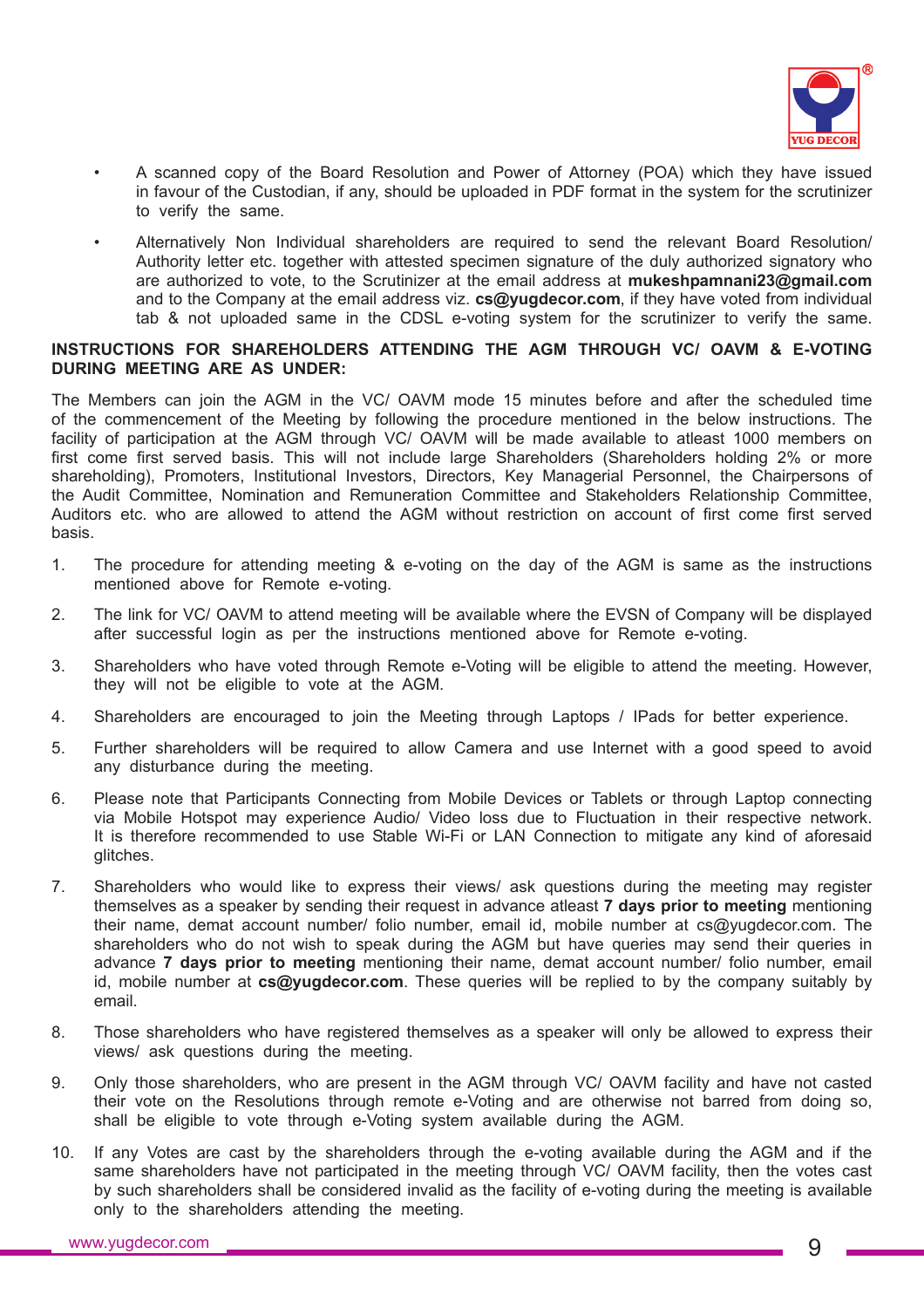#### **PROCESS FOR THOSE SHAREHOLDERS WHOSE EMAIL/ MOBILE NO. ARE NOT REGISTERED WITH THE COMPANY/ DEPOSITORIES.**

- 1. In case the email ID is not registered/ updated, then Shareholders are requested to provide Demat account details (CDSL-16 digit beneficiary ID or NSDL-16 digit DPID+CLID), Name, client master or copy of consolidated account statement, PAN (self-attested scanned copy of PAN card), AADHAR (selfattested scanned copy of Aadhar Card) to the Company at cs@yugdecor.com or to the Registrar and Share Transfer Agent (RTA) -Satellite Corporate Services Private Limited at service@satellitecorporate.com, for the limited purpose of receiving the 18th AGM Notice and Annual Report 2020-21.
- 2. For Demat shareholders Please update your email id & mobile no. with your respective Depository Participant (DP).
- 3. Individual Demat shareholders Please update your email id & mobile no. with your respective Depository Participant (DP) which is mandatory while e-Voting & joining virtual meetings through Depository.
	- If you have any queries or issues regarding attending AGM & e-Voting from the CDSL e-Voting System, you can write an email to **helpdesk.evoting@cdslindia.com** or contact at 022-23058738 and 022-23058542/43.
	- All grievances connected with the facility for voting by electronic means may be addressed to Mr. Rakesh Dalvi, Sr. Manager, (CDSL) Central Depository Services (India) Limited, A Wing, 25th Floor, Marathon Futurex, Mafatlal Mill Compounds, N M Joshi Marg, Lower Parel (East), Mumbai – 400013 or send an email to helpdesk.evoting@cdslindia.com or call on 022-23058542/ 43.
	- The Company has appointed Mr. Mukesh Pamnani, Proprietor of M/s Mukesh Pamnani & Associates, Practising Company Secretaries, Ahmedabad (Membership No. FCS: 10166; CP No: 12925), to act as the Scrutinizer for conducting the remote e-voting process and voting at the AGM in a fair and transparent manner.
	- The Scrutinizer shall, immediately after the conclusion of voting at AGM, first count the votes cast at the meeting, thereafter unblock the votes cast through remote e-voting in the presence of atleast two witnesses not in employment of the Company and make, not later than two working days from the conclusion of meeting, a consolidated Scrutinizer's Report of the total votes cast in favour or against, if any, to the Chairman or a person authorised by him in writing who shall countersign the same. Thereafter, the Chairman or the person authorised by him in writing shall declare the result of the voting forthwith.
	- The Results declared along with the Scrutinizer's Report shall be placed on the Company's website **www.yugdecor.com** and on the website of CDSL at **www.evotingindia.com** immediately after the result is declared by the Chairman; and results shall immediately be disseminated to the Stock Exchange where the shares of the Company are listed.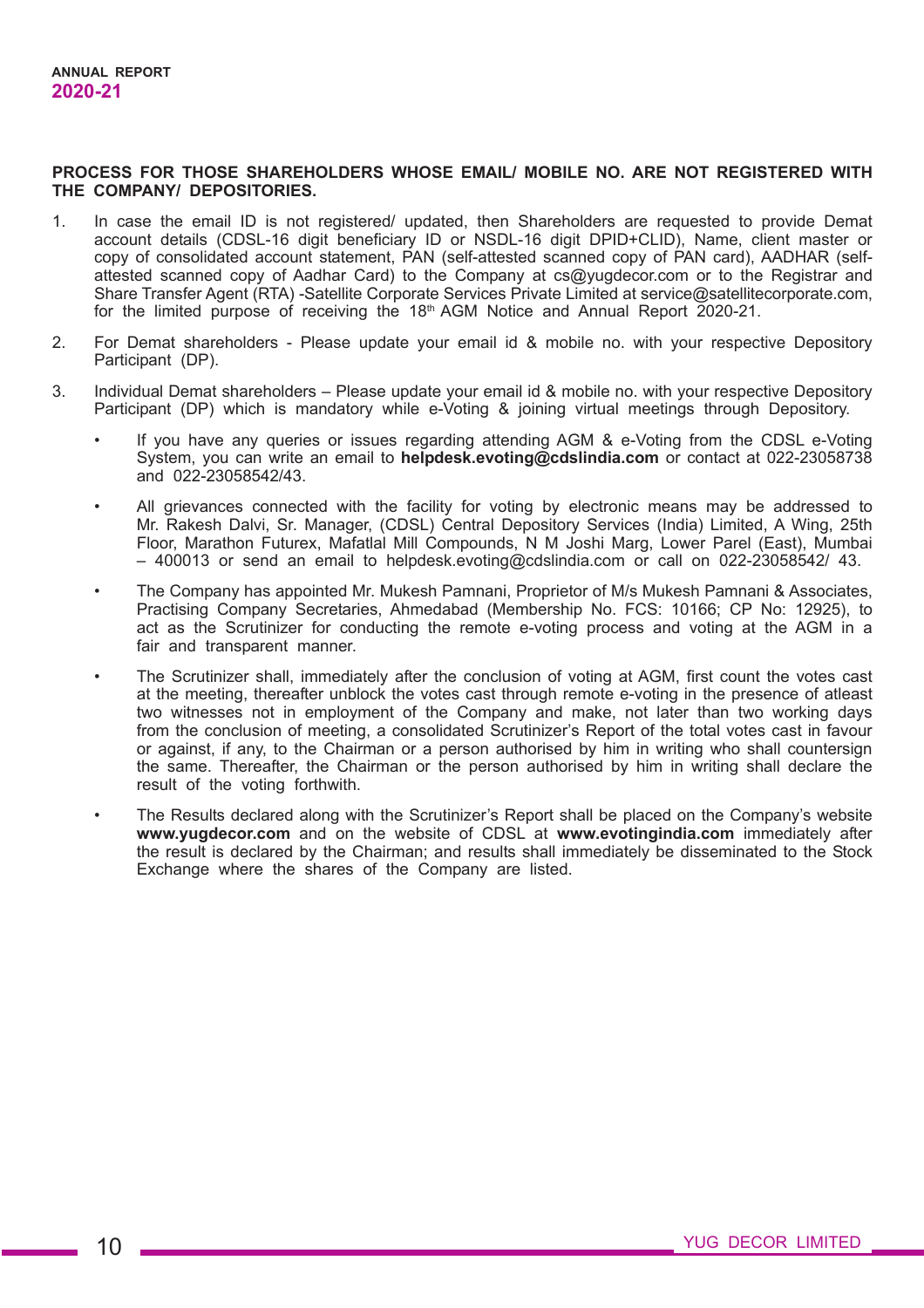

## **EXPLANATORY STATEMENT PURSUANT TO SECTION 102 OF THE COMPANIES ACT, 2013**

## **Item No. 3:**

The Board appointed Mr. Rajesh G. Shah as an Additional Director of the Company at its meeting held on  $6<sup>th</sup>$  August, 2021 in compliance with the requirements of Section 161(1) of the Companies Act, 2013.

As per section 160 of the Companies Act, 2013, a notice has been received from one of the members of the Company proposing name of Mr. Rajesh G. Shah (DIN: 09254647) as an Independent Director of the Company and who shall not be liable to retire by rotation.

The Nomination & Remuneration Committee has recommended the appointment of Mr. Rajesh G. Shah (DIN: 09254647) as an Independent Director of the Company and has given (a) consent in writing to act as director in Form DIR-2 pursuant to rule 8 of Companies (Appointment & Qualification of Directors) Rules, 2014, (b) intimation in Form DIR-8 in terms of Companies (Appointment & Qualification of Directors) Rules, 2014 and (c) declaration to the Board that he meets the criteria of independence as provided under section 149(6) of the Act.

In the opinion of the Board, Mr. Rajesh G. Shah (DIN: 09254647) fulfill the conditions as specified in the Act and the Rules framed thereunder for appointment of an Independent Director and he is independent of the management. In compliance with the provisions of section 149 read with Schedule IV of the Act, the business of appointment of Mr. Rajesh G. Shah (DIN: 09254647) as an Independent Director to hold office for a period of 5 (five) years with effect from  $10<sup>th</sup>$  September, 2021 upto 9<sup>th</sup> September, 2026 is being placed before the Members for their approval.

The terms and conditions of appointment of Mr. Rajesh G. Shah (DIN: 09254647) shall be available for inspection by the Members at the Registered Office of the Company during normal business hours on any working day.

Rajesh G. Shah (DIN: 09254647) is interested in this resolution since it relates to his appointment as an Independent Director of the Company.

Except this, no other Director or Key Managerial Personnel or their relatives are concerned or interested in this resolution, financially or otherwise.

The details of Rajesh G. Shah as required under Regulation 36(3) of the SEBI (Listing Obligations and Disclosure Requirements) Regulations, 2015 and Secretarial Standards-2 (SS-2) on General Meetings issued by the Institute of Company Secretaries of India (ICSI) are provided in **Annexure** to this Notice.

The Directors recommend this resolution to be passed as Ordinary Resolution.

#### **Item No. 4:**

The members of the Company had approved, vide their resolution passed at the Extra Ordinary General Meeting of the Company held on  $7<sup>th</sup>$  February, 2017, reappointment of Mr. Chandresh S. Saraswat, as the Managing Director of the Company for a period of 5 years with effect from  $7<sup>th</sup>$  February, 2017 to 6<sup>th</sup> February, 2022 and payment of remuneration by way of salary, perquisites and allowances to him for a period of 3 years with effect from  $7<sup>th</sup>$  February, 2017 upto  $6<sup>th</sup>$  February, 2020, in accordance with Section 197 read with Schedule V of the Companies Act, 2013. Thereafter the board of directors at their meeting held on 10<sup>th</sup> August, 2019 approved payment of remuneration to Mr. Chandresh S. Saraswat on same terms and conditions of remuneration, for the remaining period of 2 (two) years of his then existing term as Managing Director of the Company, with effect from  $7<sup>th</sup>$  February, 2020 upto 6<sup>th</sup> February, 2022. The matter of payment of remuneration for the remaining period of 2 (two) years was approved by the members at the 16<sup>th</sup> Annual General Meeting held on 20<sup>th</sup> September, 2019.

So, the term of office of Mr. Chandresh S. Saraswat as Managing Director is upto 6<sup>th</sup> February, 2022. Accordingly, the Board of Directors at its meeting held on Friday, 6<sup>th</sup> August, 2021 has approved the reappointment of Mr. Chandresh S. Saraswat as the Managing Director of the Company for a further period of 5 (five) years with effect from  $7<sup>th</sup>$  February, 2022 upto  $6<sup>th</sup>$  February, 2027, subject to the approval of the members in the General Meeting and approval of Central Government, if applicable, on the terms and conditions as to the reappointment and payment of remuneration by way of salary, perquisites and allowances for the period of 3 (three) years with effect from  $7<sup>th</sup>$  February, 2022 upto 6<sup>th</sup> February, 2025 as mentioned below and more particularly described in the draft agreement to be entered into between the Company and Mr. Chandresh S. Saraswat.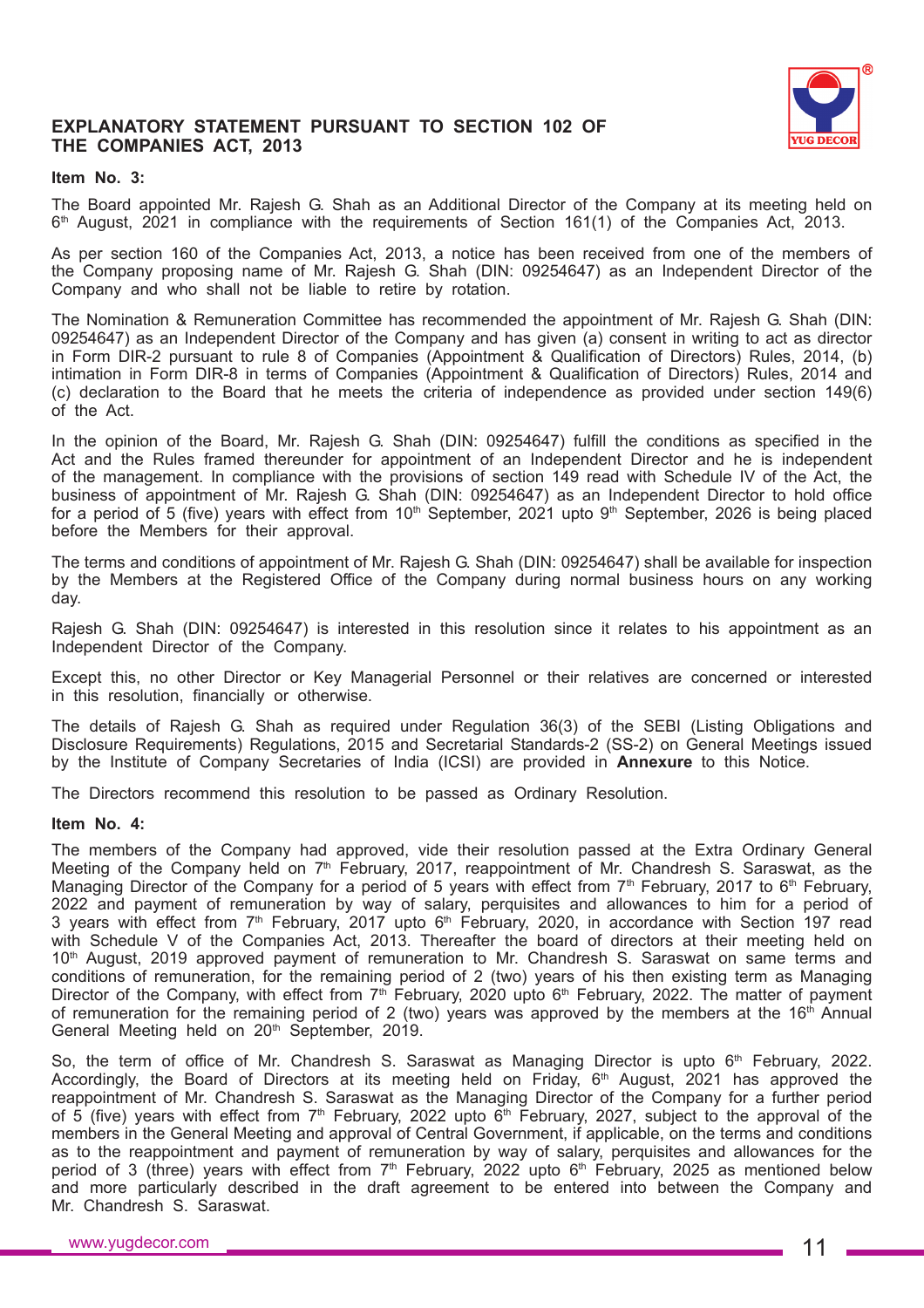The terms of reappointment and payment of remuneration have been recommended/ approved by the Nomination and Remuneration Committee in its meeting held on 6<sup>th</sup> August, 2021.

Mr. Chandresh S. Saraswat is a promoter director and has been associated with the Company since year 2007 and he is looking after day to day affairs of the Company. He has vast experience in the field of marketing and overall management of procurement of raw material, production and sales of the products of the Company. Considering the above and on the recommendation made by the Nomination and Remuneration Committee, the Board of Directors are of the opinion that it is in the interest of the Company to reappoint him as a Managing Director of the Company and payment of remuneration.

The terms and conditions of his reappointment and remuneration as the Managing Director are set out in the draft agreement to be entered between the Company and Mr. Chandresh S. Saraswat, a copy whereof duly initialed by the Chairman is placed at the meeting for the purpose of identification and is subject to the approval of Members of the Company.

The main terms and conditions of reappointment including remuneration of Mr. Chandresh S. Saraswat as the Managing Director as set out in the draft agreement, subject to the limits prescribed in Part II of Schedule V of the Companies Act, 2013, placed before the Meeting are as follows:

Broad particulars of the terms of reappointment of and remuneration payable to Mr. Chandresh S. Saraswat are as under:

## **(a) Term/ period of Reappointment:**

Mr. Chandresh S. Saraswat is reappointed as the Managing Director of the Company for a period of 5 (five) years w.e.f.  $7<sup>th</sup>$  February, 2022 upto  $6<sup>th</sup>$  February, 2027.

#### **(b) Salary, Perquisites and Allowances:**

Period of Remuneration: 3 (three) years-7<sup>th</sup> February, 2022 upto  $6<sup>th</sup>$  February, 2025. Remuneration: Not exceeding ₹ 2,00,000/- (Rupees Two Lakh only) per month.

#### **Minimum Remuneration:**

Notwithstanding anything to the contrary herein contained, where in any financial year during the continuance of the tenure of Mr. Chandresh S. Saraswat as a Managing Director, the Company has no profits or its profits are inadequate, the Company will pay remuneration by way of salary, perquisites and other allowances as specified above as minimum remuneration subject to the limits set out in Section II of Part II of Schedule V to the Companies Act, 2013 (including any statutory modification(s) or reenactment thereof, for the time being in force.

#### **(c) Reimbursement of expenses:**

He shall be entitled to be reimbursed out of pocket expenses, all costs, charges and expenses, disbursed or incurred by him for and on behalf of and on account of the Company, in the discharge and execution of his duties as Managing Director of the Company or otherwise, in connection with the business and affairs of the Company.

## **(d) General:**

- i. The office of Managing Director may be terminated by the Company or the Managing Director by giving the other 3 (three) months' prior notice in writing.
- ii. The Managing Director shall, subject to the supervision, direction and control of the Board of Directors of the Company, manage the business and affairs of the Company.
- iii. The terms and conditions of reappointment and payment of salary, perquisites & allowances specified herein above may be enhanced, enlarged, widened, altered or varied from time to time by Nomination and Remuneration Committee and the Board of Directors as they may in their discretion, deem fit, within the maximum amount payable to the Managing Director in accordance with Schedule V to the Companies Act, 2013 and in conformity with any amendments to the relevant provisions of the Companies Act and/ or the rules and regulations made thereunder from time to time in future and / or such guidelines as may be announced by the Central Government from time to time.
- iv. The Managing Director shall act in accordance with the Articles of Association of the Company and shall abide by the provisions contained in the Section 166 of the Companies Act, 2013 with regard to duties of Director.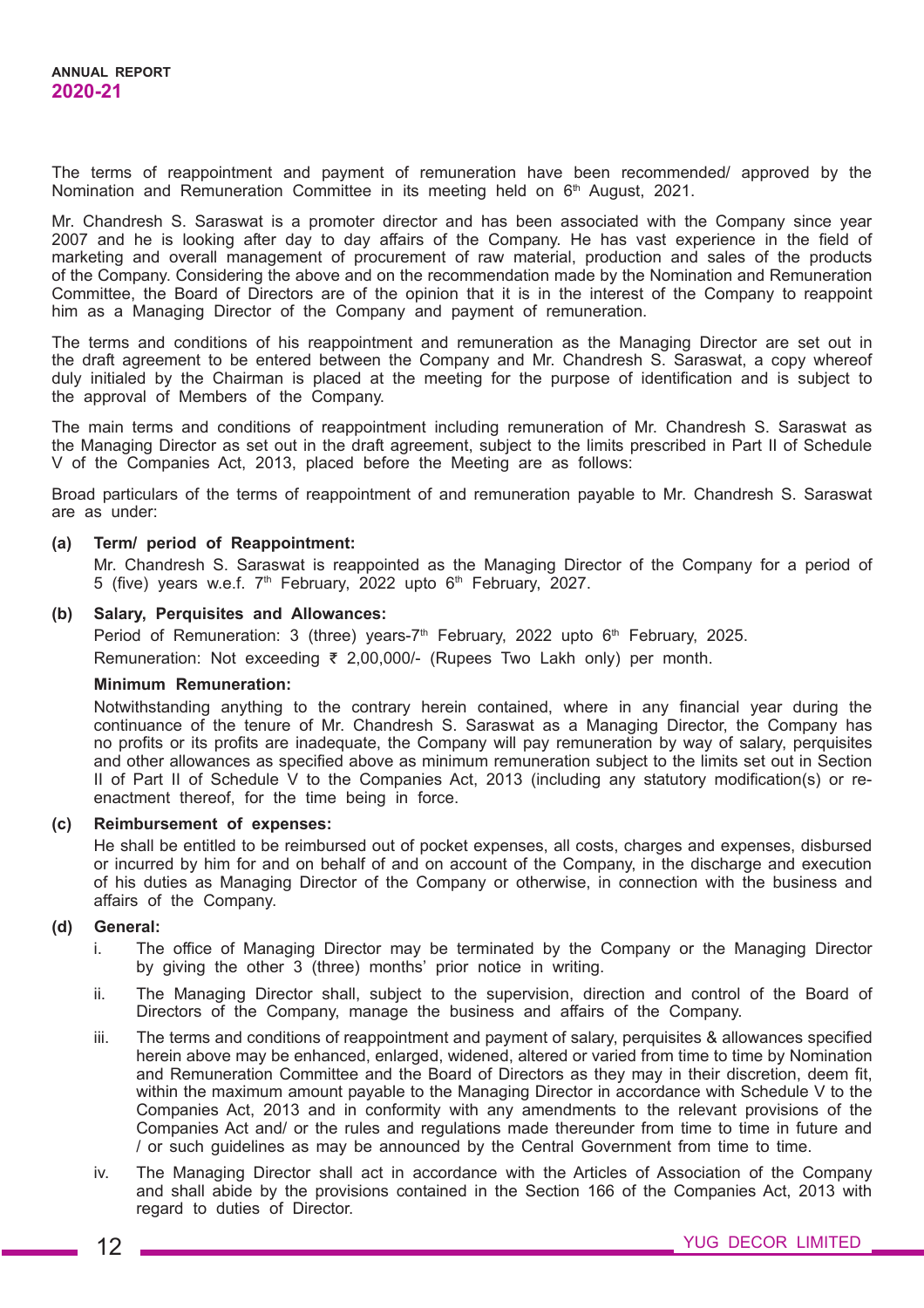

- v. The Managing Director shall be liable to retire by rotation.
- vi. Such other terms and conditions detailed in the draft agreement to be entered between the Company and Mr. Chandresh S. Saraswat.

#### **A Statement as per requirement of Schedule V of the Companies Act, 2013 is given hereunder containing following information of the Company and Mr. Chandresh S. Saraswat:**

| Sr.<br>No. | <b>Particulars</b>                                                                                                                                                                                                     | <b>Information</b>                                                                                                                                                                                                                                                                                                                |                   |                              |
|------------|------------------------------------------------------------------------------------------------------------------------------------------------------------------------------------------------------------------------|-----------------------------------------------------------------------------------------------------------------------------------------------------------------------------------------------------------------------------------------------------------------------------------------------------------------------------------|-------------------|------------------------------|
| Ī.         | <b>GENERAL INFORMATION</b>                                                                                                                                                                                             |                                                                                                                                                                                                                                                                                                                                   |                   |                              |
| 1.         | Nature of Industry                                                                                                                                                                                                     | Manufacturing of different kinds of Adhesives like synthetic<br>binders, synthetic rubber adhesives, synthetic resin<br>adhesives, natural rubber adhesives, footwear adhesives<br>under the brand name 'Yug Col'                                                                                                                 |                   |                              |
| 2.         | Date of commencement of<br>commercial production                                                                                                                                                                       | 4 <sup>th</sup> November, 2006                                                                                                                                                                                                                                                                                                    |                   |                              |
| 3.         | In case of new Companies, expected<br>date of commencement of activities as<br>per project approved by Financial<br>Institutions appearing in the prospectus                                                           | N.A.                                                                                                                                                                                                                                                                                                                              |                   |                              |
| 4.         | Financial Performance based on given<br><i>indicators</i>                                                                                                                                                              | <b>Indicators</b>                                                                                                                                                                                                                                                                                                                 | 2020-21<br>(in ₹) | 2019-20<br>$(in \; \bar{z})$ |
|            |                                                                                                                                                                                                                        | <b>Total Revenue</b>                                                                                                                                                                                                                                                                                                              | 15,95,91,555      | 17,42,20,371                 |
|            |                                                                                                                                                                                                                        | <b>Total Expenses</b>                                                                                                                                                                                                                                                                                                             | 15,80,60,810      | 16,61,55,889                 |
|            |                                                                                                                                                                                                                        | Profit/ (Loss) after Tax                                                                                                                                                                                                                                                                                                          | 11,91,280         | 59,49,888                    |
| 5.         | Foreign investments or collaborations,<br>if any                                                                                                                                                                       | N.A.                                                                                                                                                                                                                                                                                                                              |                   |                              |
| П.         | <b>INFORMATION ABOUT THE APPOINTEE</b>                                                                                                                                                                                 |                                                                                                                                                                                                                                                                                                                                   |                   |                              |
| 1.         | Background details                                                                                                                                                                                                     | Mr. Chandresh S. Saraswat, aged 55 years, is the<br>Managing Director of the Company. He has completed his<br>Bachelor of Arts from Rajasthan University. He has more<br>than 35 years of experience in the field of marketing with<br>the different Companies engaged in the business of timber,<br>ply-boards and FMCG.         |                   |                              |
| 2.         | Past remuneration                                                                                                                                                                                                      | ₹ 5,95,820/- p.a.                                                                                                                                                                                                                                                                                                                 |                   |                              |
| 3.         | Recognition or awards                                                                                                                                                                                                  |                                                                                                                                                                                                                                                                                                                                   |                   |                              |
| 4.         | Job profile and his suitability                                                                                                                                                                                        | Mr. Chandresh S. Saraswat is associated with the Company<br>since 14 years. He looks after the overall management,<br>procurement of raw material, marketing, production and<br>sales of products of the Company, which proves him to<br>be the driving force for the uninterrupted growth and<br>reputation of the organization. |                   |                              |
| 5.         | Remuneration proposed                                                                                                                                                                                                  | Not exceeding ₹ 2,00,000/- p.m.                                                                                                                                                                                                                                                                                                   |                   |                              |
| 6.         | Comparative remuneration profile with<br>respect to industry, size of the Company,<br>profile of the position and person (in<br>case of expatriates the relevant details<br>would be w.r.t. the country of his origin) | The proposed remuneration to be paid to Mr. Chandresh<br>S. Saraswat is adequate and at par with the industry scale<br>and size of the Company and experience of the appointee.                                                                                                                                                   |                   |                              |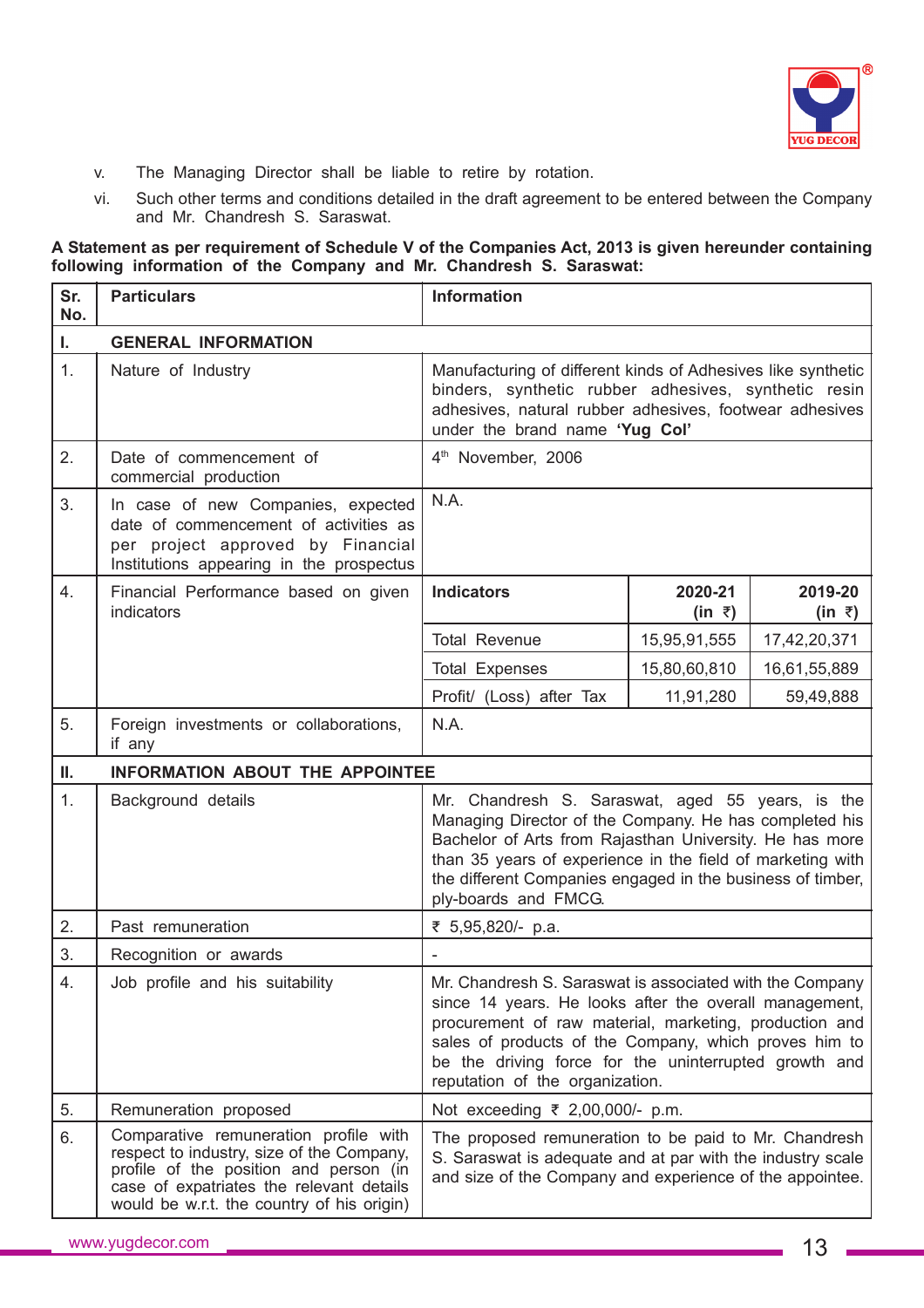| 7.             | Pecuniary relationship directly or<br>indirectly with the Company or relation-<br>ship with the managerial personnel, if<br>any. | Apart from being a Chairman & Managing Director of the<br>Company and receiving managerial Remuneration, he is<br>a promoter holding 916051 Equity Shares representing<br>21.97% of the paid up share capital of the Company in<br>his individual capacity. Apart from this, his daughter Ms.<br>Ankita Saraswat, Whole time director of the Company<br>holds 81000 (1.94%) Equity Shares of the Company and<br>his father Mr. Santoshkumar Saraswat, Director holds<br>535735 (12.85%) Equity Shares of the Company.<br>(Shareholding as on 31 <sup>st</sup> March, 2021). |  |
|----------------|----------------------------------------------------------------------------------------------------------------------------------|-----------------------------------------------------------------------------------------------------------------------------------------------------------------------------------------------------------------------------------------------------------------------------------------------------------------------------------------------------------------------------------------------------------------------------------------------------------------------------------------------------------------------------------------------------------------------------|--|
| III.           | <b>OTHER INFORMATION</b>                                                                                                         |                                                                                                                                                                                                                                                                                                                                                                                                                                                                                                                                                                             |  |
| 1 <sub>1</sub> | Reasons of loss or inadequate profits                                                                                            | Subdued revenue generation due to COVID-19 pandemic<br>situation and increase in raw material prices.                                                                                                                                                                                                                                                                                                                                                                                                                                                                       |  |
| 2.             | Steps taken or proposed to be taken<br>for improvement                                                                           | The Company is taking sincere efforts to increase the sales<br>by adopting different marketing strategies which will in a<br>way increase its revenue.                                                                                                                                                                                                                                                                                                                                                                                                                      |  |
| 3.             | Expected increase in productivity and<br>profits in measurable terms                                                             | Due to aforesaid steps, the Company expects increase in<br>productivity and profits of the Company in years to come,<br>however much will depend on how the nation address the<br>pandemic situation and the market's response to it.                                                                                                                                                                                                                                                                                                                                       |  |

None of the Directors or KMP or their relatives, except Ms. Ankita Saraswat, Whole time Director and Mr. Santoshkumar Saraswat, Director of the Company are in any way concerned or interested in this resolution, financially or otherwise.

The details of Mr. Chandresh S. Saraswat as required under Regulation 36(3) of the SEBI (Listing Obligations and Disclosure Requirements) Regulations, 2015 and Secretarial Standards-2 (SS-2) on General Meetings issued by the Institute of Company Secretaries of India (ICSI) are provided in **Annexure** to this Notice.

The Directors recommend this resolution to be passed as Special Resolution.

## **Item No. 5:**

The members of the Company had approved, vide their resolution passed at the Extra Ordinary General Meeting of the Company held on  $7<sup>th</sup>$  February, 2017, appointment of Ms. Ankita Saraswat, as the Whole time Director of the Company for a period of 5 years with effect from  $7<sup>th</sup>$  February, 2017 to 6<sup>th</sup> February, 2022 and payment of remuneration by way of salary, perquisites and allowances to her for a period of 3 years with effect from 7<sup>th</sup> February, 2017 upto 6<sup>th</sup> February, 2020, in accordance with Section 197 read with Schedule V of the Companies Act, 2013. Thereafter the board of directors at their meeting held on 10<sup>th</sup> August, 2019 approved payment of remuneration to Ms. Ankita Saraswat on same terms and conditions of remuneration, for the remaining period of 2 (two) years of her then existing term as Whole time Director of the Company, with effect from  $7<sup>th</sup>$  February, 2020 upto 6<sup>th</sup> February, 2022. The matter of payment of remuneration for the remaining period of 2 (two) years was approved by the members at the 16th Annual General Meeting held on 20<sup>th</sup> September, 2019.

So, the term of office of Ms. Ankita Saraswat as Whole time Director is upto 6<sup>th</sup> February, 2022. Accordingly, the Board of Directors at its meeting held on Friday,  $6<sup>th</sup>$  August, 2021 has approved the reappointment of Ms. Ankita Saraswat as the Whole time Director of the Company for a further period of 5 (five) years with effect from 7<sup>th</sup> February, 2022 upto 6<sup>th</sup> February, 2027, subject to the approval of the members in the General Meeting and approval of Central Government, if applicable, on the terms and conditions as to the reappointment and payment of remuneration by way of salary, perquisites and allowances for the period of 3 (three) years with effect from  $7<sup>th</sup>$  February, 2022 upto 6<sup>th</sup> February, 2025 as mentioned below and more particularly described in the draft agreement to be entered into between the Company and Ms. Ankita Saraswat.

The terms of reappointment and payment of remuneration have been recommended/ approved by the Nomination and Remuneration Committee in its meeting held on  $6<sup>th</sup>$  August, 2021.

Ms. Ankita Saraswat has been associated with the Company since year 2012 and she is looking after day to day affairs of the Company. She has vast experience in the field of marketing, human resource management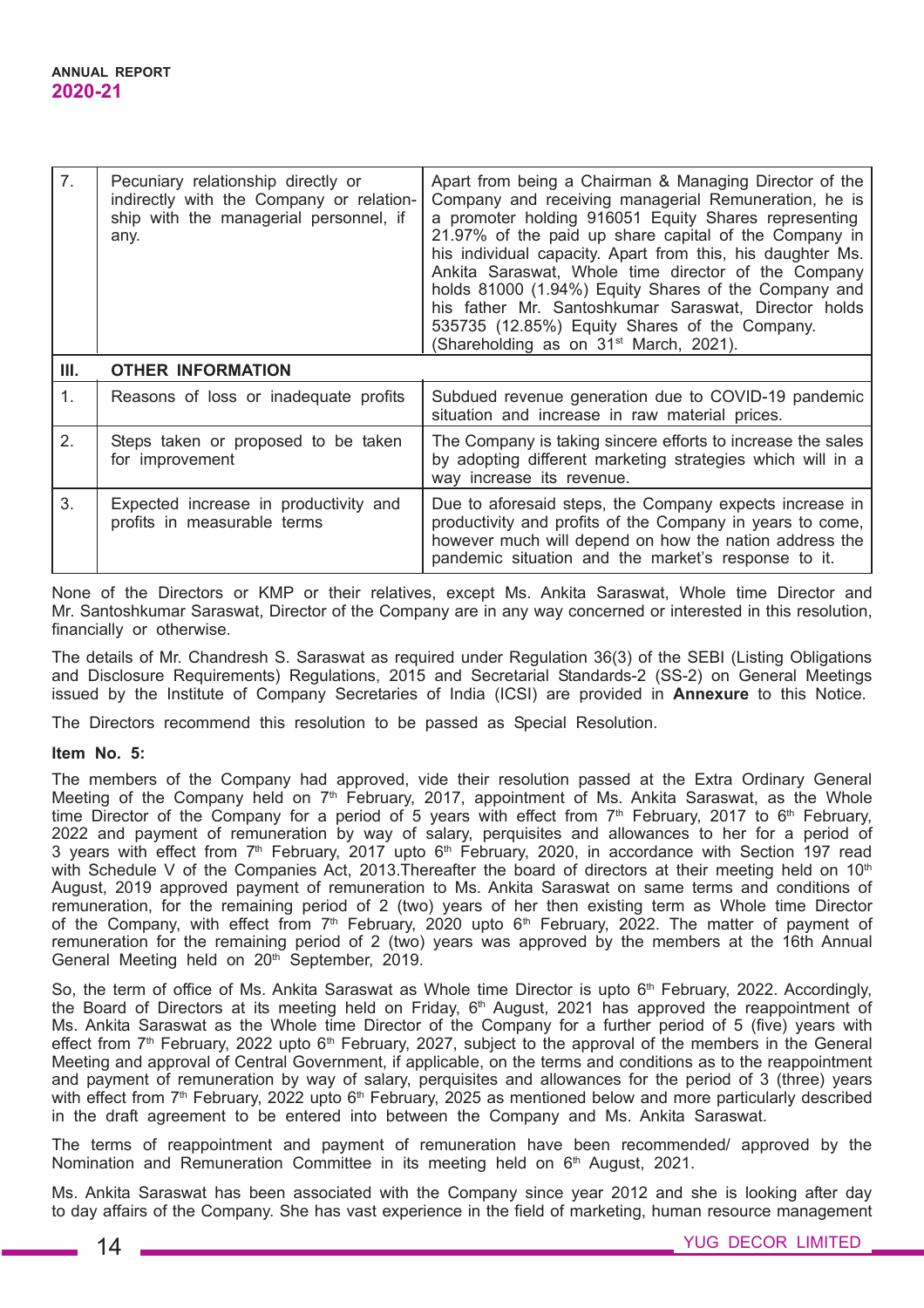

and brand management. Considering the above and on the recommendation made by the Nomination and Remuneration Committee, the Board of Directors are of the opinion that it is in the interest of the Company to reappoint her as a Whole time Director of the Company and payment of remuneration.

The terms and conditions of her reappointment and remuneration as the Whole time Director as set out in the draft agreement to be entered between the Company and Ms. Ankita Saraswat, a copy whereof duly initialed by the Chairman is placed at the meeting for the purpose of identification and is subject to the approval of Members of the Company.

The main terms and conditions of reappointment including remuneration of Ms. Ankita Saraswat as the Whole time Director as set out in the draft agreement, subject to the limits prescribed in Part II of Schedule V of the Companies Act, 2013, placed before the Meeting are as follows:

Broad particulars of the terms of reappointment of and remuneration payable to Ms. Ankita Saraswat are as under:

#### **(a) Term/period of Reappointment:**

Ms. Ankita Saraswat is reappointed as the Whole time Director of the Company for a period of 5 (five) years w.e.f. 7<sup>th</sup> February, 2022 upto 6th February, 2027.

### **(b) Salary, Perquisites and Allowances:**

Period of Remuneration: 3 (three) years-7<sup>th</sup> February, 2022 upto 6<sup>th</sup> February, 2025.

Remuneration: Not exceeding ₹ 1,00,000/- (Rupees One Lakh only) per month.

#### **Minimum Remuneration:**

Notwithstanding anything to the contrary herein contained, where in any financial year during the continuance of the tenure of Ms. Ankita Saraswat as a Whole time Director, the Company has no profits or its profits are inadequate, the Company will pay remuneration by way of salary, perquisites and other allowances as specified above as minimum remuneration subject to the limits set out in Section II of Part II of Schedule V to the Companies Act, 2013 (including any statutory modification(s) or re-enactment thereof, for the time being in force.

### **(c) Reimbursement of expenses:**

She shall be entitled to be reimbursed out of pocket expenses, all costs, charges and expenses, disbursed or incurred by her for and on behalf of and on account of the Company, in the discharge and execution of her duties as Whole time Director of the Company or otherwise, in connection with the business and affairs of the Company.

#### **(d) General:**

- i. The office of Whole time Director may be terminated by the Company or the Whole time Director by giving the other 3 (three) months' prior notice in writing.
- ii. The Whole time Director shall, subject to the supervision, direction and control of the Board of Directors of the Company, manage the business and affairs of the Company.
- iii. The terms and conditions of re-appointment and payment of salary, perquisites & allowances specified herein above may be enhanced, enlarged, widened, altered or varied from time to time by Nomination and Remuneration Committee and the Board of Directors as they may in their discretion, deem fit, within the maximum amount payable to the Whole time Director in accordance with Schedule V to the Companies Act, 2013 and in conformity with any amendments to the relevant provisions of the Companies Act and/ or the rules and regulations made thereunder from time to time in future and / or such guidelines as may be announced by the Central Government from time to time.
- iv. The Whole time Director shall act in accordance with the Articles of Association of the Company and shall abide by the provisions contained in the Section 166 of the Companies Act, 2013 with regard to duties of Director.
- v. The Whole time Director shall be liable to retire by rotation.
- vii. Such other terms and conditions detailed in the draft agreement to be entered between the Company and Ms. Ankita Saraswat.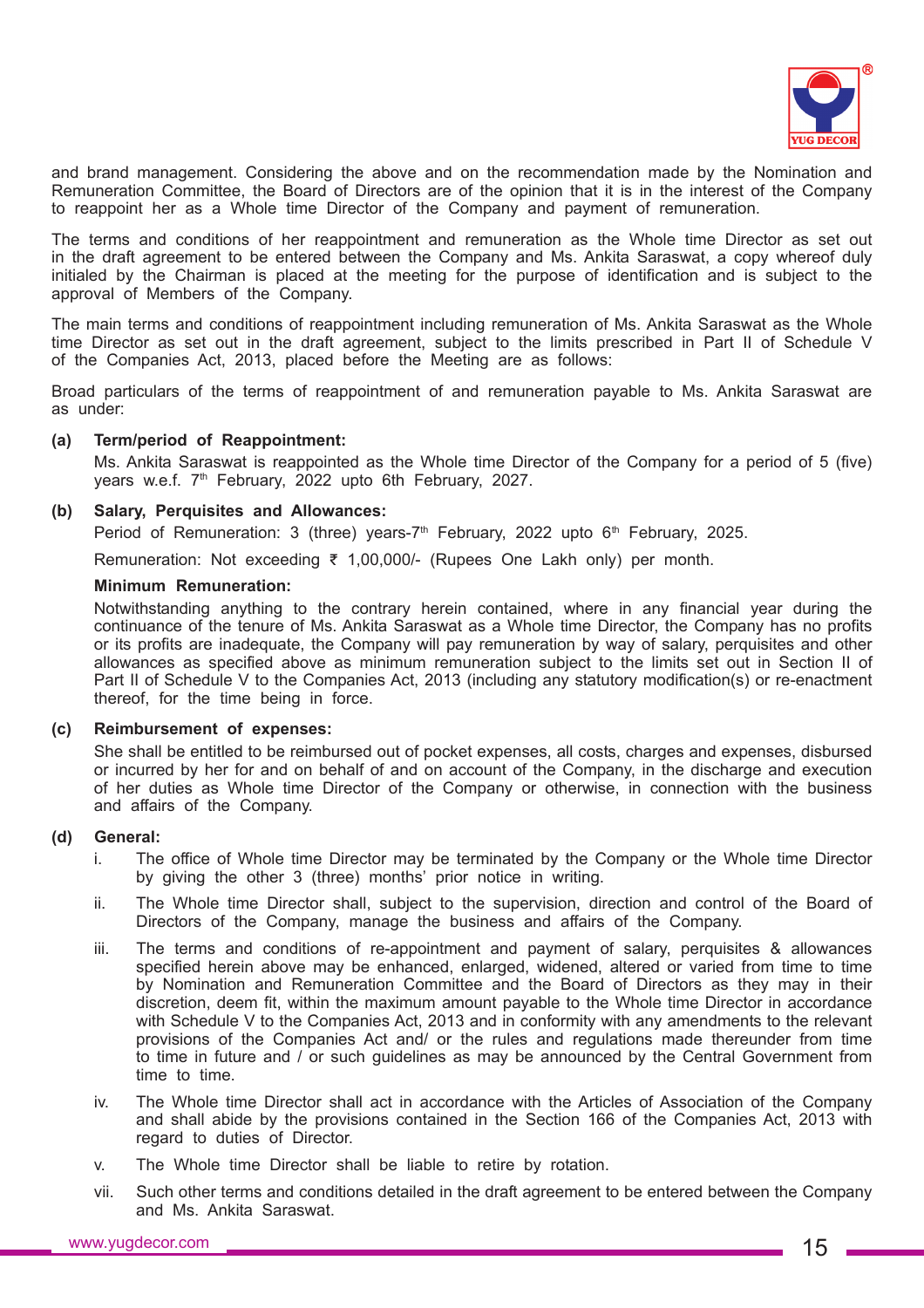## **A Statement as per requirement of Schedule V of the Companies Act, 2013 is given hereunder containing following information of the Company and Ms. Ankita Saraswat:**

| Sr.<br>No. | <b>Particulars</b>                                                                                                                                                                                                     | Information                                                                                                                                                                                                                                                                                                                                                                                                    |                              |                              |
|------------|------------------------------------------------------------------------------------------------------------------------------------------------------------------------------------------------------------------------|----------------------------------------------------------------------------------------------------------------------------------------------------------------------------------------------------------------------------------------------------------------------------------------------------------------------------------------------------------------------------------------------------------------|------------------------------|------------------------------|
| L.         | <b>GENERAL INFORMATION</b>                                                                                                                                                                                             |                                                                                                                                                                                                                                                                                                                                                                                                                |                              |                              |
| 1.         | Nature of Industry                                                                                                                                                                                                     | Manufacturing of different kinds of Adhesives like synthetic<br>binders, synthetic rubber adhesives, synthetic resin<br>adhesives, natural rubber adhesives, footwear adhesives<br>under the brand name 'Yug Col'                                                                                                                                                                                              |                              |                              |
| 2.         | Date of commencement of commercial<br>production                                                                                                                                                                       | 4th November, 2006                                                                                                                                                                                                                                                                                                                                                                                             |                              |                              |
| 3.         | In case of new Companies, expected<br>date of commencement of activities as<br>per project approved by Financial<br>Institutions appearing in the prospectus                                                           | N.A.                                                                                                                                                                                                                                                                                                                                                                                                           |                              |                              |
| 4.         | Financial Performance based on given<br>indicators                                                                                                                                                                     | <b>Indicators</b>                                                                                                                                                                                                                                                                                                                                                                                              | 2020-21<br>$(in \; \bar{z})$ | 2019-20<br>$(in \; \bar{z})$ |
|            |                                                                                                                                                                                                                        | <b>Total Revenue</b>                                                                                                                                                                                                                                                                                                                                                                                           | 15,95,91,555                 | 17,42,20,371                 |
|            |                                                                                                                                                                                                                        | <b>Total Expenses</b>                                                                                                                                                                                                                                                                                                                                                                                          | 15,80,60,810                 | 16,61,55,889                 |
|            |                                                                                                                                                                                                                        | Profit/ (Loss) after Tax                                                                                                                                                                                                                                                                                                                                                                                       | 11,91,280                    | 59,49,888                    |
| 5.         | Foreign investments or collaborations,<br>if any                                                                                                                                                                       | N.A.                                                                                                                                                                                                                                                                                                                                                                                                           |                              |                              |
| Ш.         | <b>INFORMATION ABOUT THE APPOINTEE</b>                                                                                                                                                                                 |                                                                                                                                                                                                                                                                                                                                                                                                                |                              |                              |
| 1.         | Background details                                                                                                                                                                                                     | Ms. Ankita Saraswat, aged 30 years, is the Whole time<br>Director of the Company. She has completed her M.B.A.<br>from Amity University. She looks after Marketing & Human<br>Resource activities of the organization since year 2012. With<br>her Management skills, she manages the brand of the<br>Company as well as generates new customers and<br>maintains relations with old customers of the Company. |                              |                              |
| 2.         | Past remuneration                                                                                                                                                                                                      | ₹ 6,19,650/- p.a.                                                                                                                                                                                                                                                                                                                                                                                              |                              |                              |
| 3.         | Recognition or awards                                                                                                                                                                                                  |                                                                                                                                                                                                                                                                                                                                                                                                                |                              |                              |
| 4.         | Job profile and his suitability                                                                                                                                                                                        | Ms. Ankita Saraswat is associated with the Company since<br>almost 10 years. She looks after the Marketing and Human<br>Resource Management. She also takes care of the Brand<br>related activities of the Company. With her Management<br>Skills, she has carved an eminent position in the organization<br>for herself.                                                                                      |                              |                              |
| 5.         | Remuneration proposed                                                                                                                                                                                                  | Not exceeding ₹ 1,00,000/- p.m.                                                                                                                                                                                                                                                                                                                                                                                |                              |                              |
| 6.         | Comparative remuneration profile with<br>respect to industry, size of the Company,<br>profile of the position and person (in case<br>of expatriates the relevant details would<br>be w.r.t. the country of his origin) | The proposed remuneration to be paid to Ms. Ankita<br>Saraswat is adequate and at par with the industry scale<br>and size of the Company and experience of the appointee.                                                                                                                                                                                                                                      |                              |                              |
| 7.         | Pecuniary relationship directly or indirectly<br>with the Company or relationship with the<br>managerial personnel, if any.                                                                                            | Apart from being a Whole time Director of the Company<br>and receiving managerial remuneration, she belongs to the<br>promoter group holding 81000 Equity Shares representing<br>1.94% of the paid up share capital of the Company in her<br>individual capacity. Apart from this, her father Mr. Chandresh                                                                                                    |                              |                              |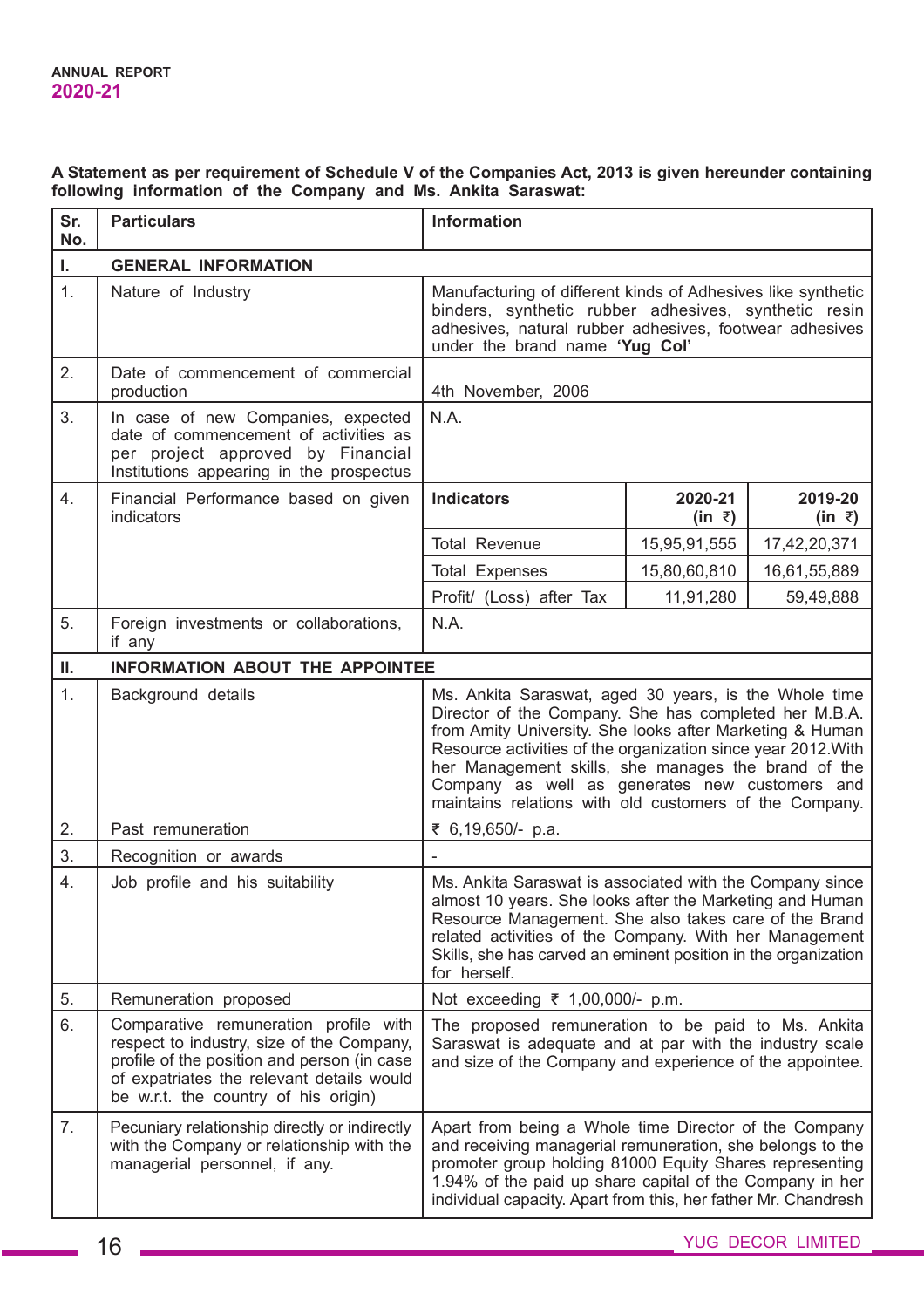

|      |                                                                      | S. Saraswat, Chairman & Managing director of the Company<br>holds 916051 (21.97%) Equity Shares of the Company and<br>her Grandfather Mr. Santoshkumar Saraswat, Director of<br>the Company holds 535735 (12.85%) Equity Shares of the<br>Company. |
|------|----------------------------------------------------------------------|----------------------------------------------------------------------------------------------------------------------------------------------------------------------------------------------------------------------------------------------------|
|      |                                                                      | (Shareholding as on 31 <sup>st</sup> March, 2021).                                                                                                                                                                                                 |
| III. | <b>OTHER INFORMATION</b>                                             |                                                                                                                                                                                                                                                    |
| 1.   | Reasons of loss or inadequate profits                                | Subdued revenue generation due to COVID-19 pandemic<br>situation and increase in raw material prices.                                                                                                                                              |
| 2.   | Steps taken or proposed to be taken<br>for improvement               | The Company is taking sincere efforts to increase the sales<br>by adopting different marketing strategies which will in a<br>way increase its revenue.                                                                                             |
| 3.   | Expected increase in productivity and<br>profits in measurable terms | Due to aforesaid steps, the Company expects increase in<br>productivity and profits of the Company in years to come,<br>however much will depend on how the nation address the<br>pandemic situation and the market's response to it.              |

None of the Directors or KMP or their relatives, except Mr. Chandresh S. Saraswat, Chairman & Managing Director are in any way concerned or interested in this Resolution, financially or otherwise.

The details of Ms. Ankita Saraswat as required under Regulation 36(3) of the SEBI (Listing Obligations and Disclosure Requirements) Regulations, 2015 and Secretarial Standards-2 (SS-2) on General Meetings issued by the Institute of Company Secretaries of India (ICSI) are provided in **Annexure** to this Notice.

The Directors recommend this resolution to be passed as Special Resolution.

### **Item No. 6:**

Mr. Abhay Rameshchandra Shrivastava (DIN: 07719944) was appointed as Independent Director of the Company pursuant to Section 149 of the Companies Act ("the Act") read with the Companies (Appointment and Qualifications of Directors) Rules, 2014, by the members at the Extra Ordinary General Meeting held on Tuesday, 7<sup>th</sup> February, 2017 for a period of 5 consecutive years w.e.f.  $7<sup>th</sup>$  February, 2017 to 6<sup>th</sup> February, 2022.

The Board of Directors, on the recommendation of the Nomination and Remuneration Committee and on the basis of the performance evaluation, considers that given his background and experience and contributions made by him during his tenure, the association of Mr. Abhay Shrivastava would be beneficial to the Company and it is desirable to reappoint Mr. Abhay Shrivastava as an Independent Director.

Resolution for reappointment of Mr. Abhay Shrivastava as the Independent Director of the Company for another term of Five (5) years i.e. with effect from 7th February, 2022 upto 6th February, 2027, not liable to retire by rotation is placed before the members for their approval.

Mr. Abhay Shrivastava does not hold by himself or for any other person on a beneficial basis, any shares in the Company. He has given a declaration that he meets the criteria of independence as provided in Section 149(6) of the Companies Act, 2013 and Regulation 16(1)(b) of the SEBI (Listing Obligations and Disclosure Requirements) Regulations, 2015.

In the opinion of the Board of Directors of the Company, Mr. Abhay Shrivastava fulfils the conditions specified in the Companies Act, 2013 & Rules made there under and he is independent of Management.

None of the Directors or KMP or their relatives are in any way concerned or interested in this resolution, financially or otherwise.

The details of Mr. Abhay Shrivastava as required under Regulation 36(3) of the SEBI (Listing Obligations and Disclosure Requirements) Regulations, 2015 and Secretarial Standards-2 (SS-2) on General Meetings issued by the Institute of Company Secretaries of India (ICSI) are provided in **Annexure** to this Notice.

The Directors recommend this resolution to be passed as Special Resolution.

**Date: 6<sup>th</sup> August, 2021 Date: 6<sup>th</sup> August, 2021 By Order of the Board of Directors**<br> **Registered Office: For, YUG DECOR LIMITED 709-714, Sakar- V, B/h Natraj Cinema, Ashram Road, Ahmedabad– 380 009, Chandresh S. Saraswat**

**For, YUG DECOR LIMITED** 

**Chairman & Managing Director DIN: 01475370**